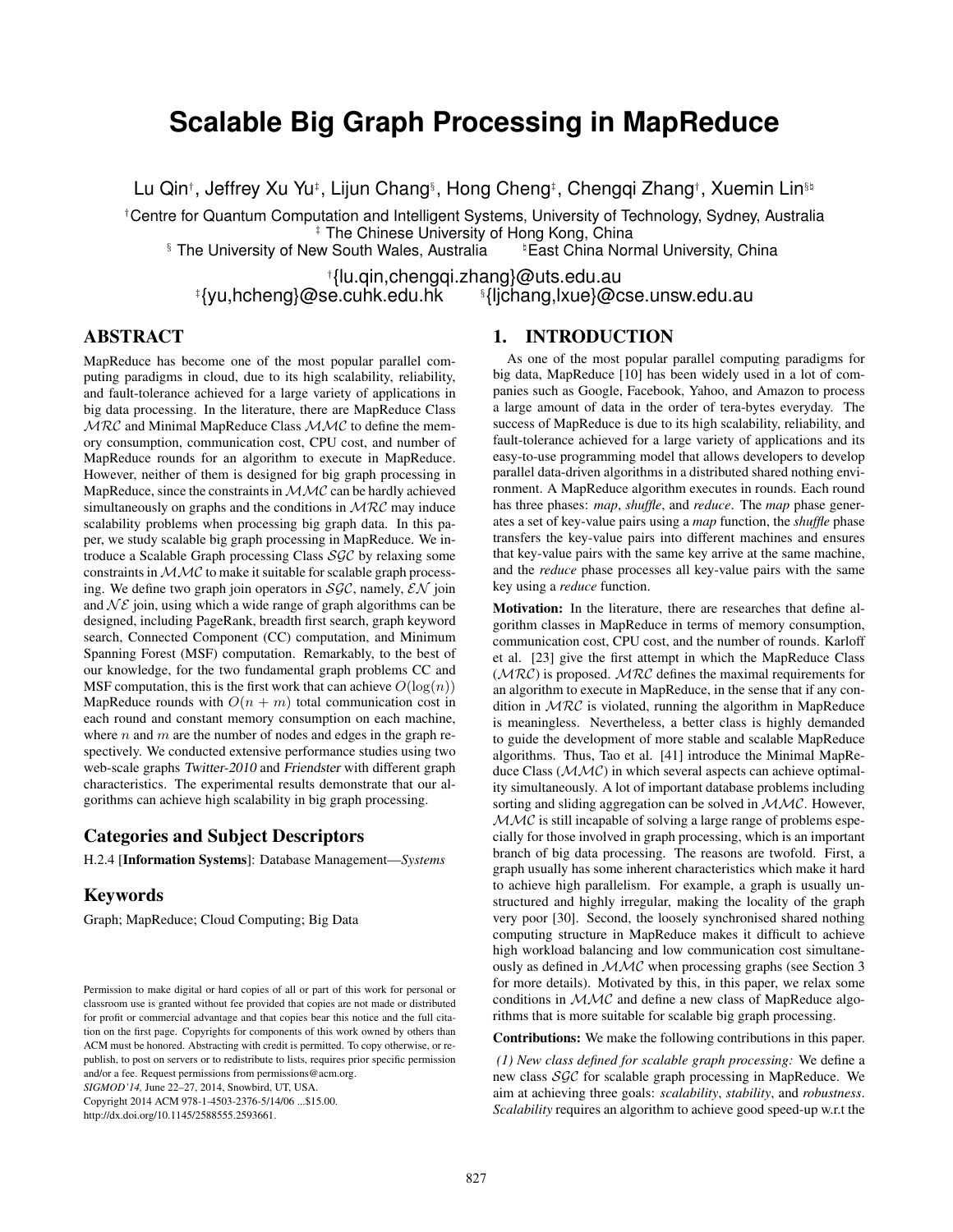number of machines used. *Stability* requires an algorithm to terminate in bounded number of rounds. *Robustness* requires that an algorithm never fails regardless of how much memory each machine has.  $SGC$  relaxes two constraints defined in  $MMC$ , namely, the communication cost on each machine, and the total number of rounds. For the former, we define a new cost, that balances the communication in a random manner where the randomness is related to the degree distribution of the graph. For the latter, we relax the  $O(1)$  rounds defined in  $MMC$  to  $O(log(n))$  where n is the graph node number. In addition, we require the memory used in each machine to be loosely related to the size of the input data, in order to achieve high *robustness*. Such a condition is even stronger than that defined in MMC. The *robustness* requirement is highly demanded by a commercial database system, with which a database administrator does not need to worry that the data grows too large to reside entirely in the total memory of the machines.

*(2) Two elegant graph operators defined to solve a large range of graph problems:* We define two graph join operators, namely,  $N\mathcal{E}$ join and  $\mathcal{EN}$  join.  $N\mathcal{E}$  join propagates information from nodes to their adjacent edges and  $\mathcal{EN}$  join aggregates information from adjacent edges to nodes. Both  $N\mathcal{E}$  join and  $\mathcal{E}N$  join can be implemented in  $SGC$ . Using the two graph join operators, a large range of graph algorithms can be designed in  $SGC$ , including PageRank, breadth first search, graph keyword search, Connected Component (CC) computation, and Minimum Spanning Forest (MSF) computation. Especially, for CC and MSF computation, it is non-trivial to solve them using graph operators in  $SGC$ . To the best of our knowledge, for the two fundamental graph problems, this is the first work that can achieve  $O(log(n))$  MapReduce rounds with  $O(n + m)$ total communication cost in each round and constant memory consumption on each machine, where  $n$  and  $m$  are the number of nodes and edges in the graph respectively. We believe our findings on MapReduce can also guide the development of scalable graph processing algorithms in other systems in cloud.

*(3) Unified graph processing system:* In all of our algorithms, we enforce the input and output of any graph operation to be either a node table or an edge table, with which a unified graph processing system can be designed. The benefits are twofold. First, the unified input and output make the system self-containable, on top of which more complex graph processing tasks can be designed by chaining several graph queries together. For example, one may want to find all connected components of the subgraph induced by nodes that are related to *photography* and *hiking*. This can be done by chaining three graph queries: a graph keyword search query, an induced subgraph query, and a connected component query, all of which are studied in this paper. Second, by chaining multiple queries with the unified input/output, more query optimization techniques can be developed and integrated into the system.

*(4) Extensive performance studies:* We conducted extensive performance studies using two real web-scale graphs Twitter-2010 and Friendster, both of which have billions of edges. Twitter-2010 has a smaller diameter with a skewed degree distribution, and Friendster has a larger diameter with a more uniform degree distribution. All of our algorithms can achieve high scalability on the two datasets.

Outline: Section 2 presents the preliminary. Section 3 introduces the scalable graph processing class  $SGC$  and two graph operators  $N\mathcal{E}$  join and  $\mathcal{EN}$  join in SGC. Section 4 presents three basic graph algorithms in  $SGC$ . Sections 5 and 6 show how to compute CC and MSF in  $SGC$  respectively. Section 7 evaluates the algorithms in SGC using extensive experiments. Section 8 reviews the related work and Section 9 concludes the paper.

### 2. PRELIMINARY

In this section, we introduce the MapReduce framework and review the two algorithm classes in MapReduce in the literature.

#### 2.1 The MapReduce Framework

MapReduce, introduced by Google [10], is a programming model that allows developers to develop highly scalable and fault-tolerant parallel applications to process big data in a distributed shared nothing environment. A MapReduce algorithm executes in rounds. Each round involves three phases: *map*, *shuffle*, and *reduce*. Assuming that the input data is stored in a distributed file system as a set of key-value pairs, the three phases work as follows.

- *Map*: In this phase, each machine reads a part of the key-value pairs  $\{(k_i^m, v_j^m)\}$  from the distributed file system and generates a new set of key-value pairs  $\{(k_i^s, v_j^s)\}$  to be transferred to other machines in the *shuffle* phase.
- *Shuffle:* The key-value pairs  $\{(k_i^s, v_j^s)\}$  generated in the map phase are shuffled across all machines. At the end of the shuffle phase, all the key-value pairs  $\{(k_i^s, v_1^s), (k_i^s, v_2^s), \dots\}$  with the same key  $k_i^s$  are guaranteed to arrive at the same machine.
- *Reduce:* Each machine groups the key-value pairs with the same key  $k_i^s$  together as  $(k_i^s, \{v_1^s, v_2^s, \dots\})$ , from which a new set of key-value pairs  $\{(k_i^r, v_j^r)\}\$ is generated and stored in the distributed file system to be processed in the next round.

Two functions need to be implemented in each round: a *map* function and a *reduce* function. A *map* function determines how to generate  $\{(k_i^s, v_j^s)\}$  from  $\{(k_i^m, v_j^m)\}$  whereas a *reduce* function determines how to generate  $\{(k_i^r, v_j^r)\}$  from  $(k_i^s, \{v_1^s, v_2^s, \dots\})$ .

#### 2.2 Algorithm Classes in MapReduce

In the literature, two algorithm classes have been introduced in MapReduce, in terms of disk usage, memory usage, communication cost, CPU cost, and number of MapReduce rounds. Let S be the set of objects in the problem and  $t$  be the number of machines in the system. The two classes are defined as follows.

**MapReduce Class**  $MRC$ **:** The MapReduce Class  $MRC$  is introduced by Karloff et al. [23]. Fix  $a \epsilon > 0$ , a MapReduce algorithm in  $MRC$  should have the following properties:

- *Disk*: Each machine uses  $O(|S|^{1-\epsilon})$  disk space. The total disk space used is  $O(|S|^{2-2\epsilon})$ .
- *Memory*: Each machine uses  $O(|S|^{1-\epsilon})$  memory. The total memory used is  $O(|S|^{2-2\epsilon})$ .
- *Communication*: In each round, each machine sends/receives  $O(|S|^{1-\epsilon})$  data. The total communication cost is  $O(|S|^{2-2\epsilon})$ .
- *CPU*: In each round, the CPU consumption on each machine is  $O(poly(|S|))$ , i.e., polynomial to  $|S|$ .
- *Number of rounds*: The number of rounds is  $O(log^{i} |S|)$  for a constant  $i \geq 0$ .

Minimal MapReduce Class  $MMC$ : The Minimal MapReduce Class  $MMC$  is introduced by Tao et al. [41] which aims to achieve outstanding efficiency in multiple aspects simultaneously. A MapReduce algorithm in  $MMC$  should have the following properties:

- *Disk*: Each machine uses  $O(\frac{|S|}{t})$  disk space. The total disk space used is  $O(|S|)$ .
- *Memory*: Each machine uses  $O(\frac{|S|}{t})$  memory. The total memory used is  $O(|S|)$ .
- *Communication*: In each round, each machine sends/receives  $O(\frac{|S|}{t})$  data. The total communication cost is  $O(|S|)$ .
- *CPU*: In each round, the CPU consumption on each machine is  $O(\frac{T_{seq}}{t})$ , where  $T_{seq}$  is the time to solve the same problem on a single sequential machine.
- *Number of rounds*: The number of rounds is  $O(1)$ .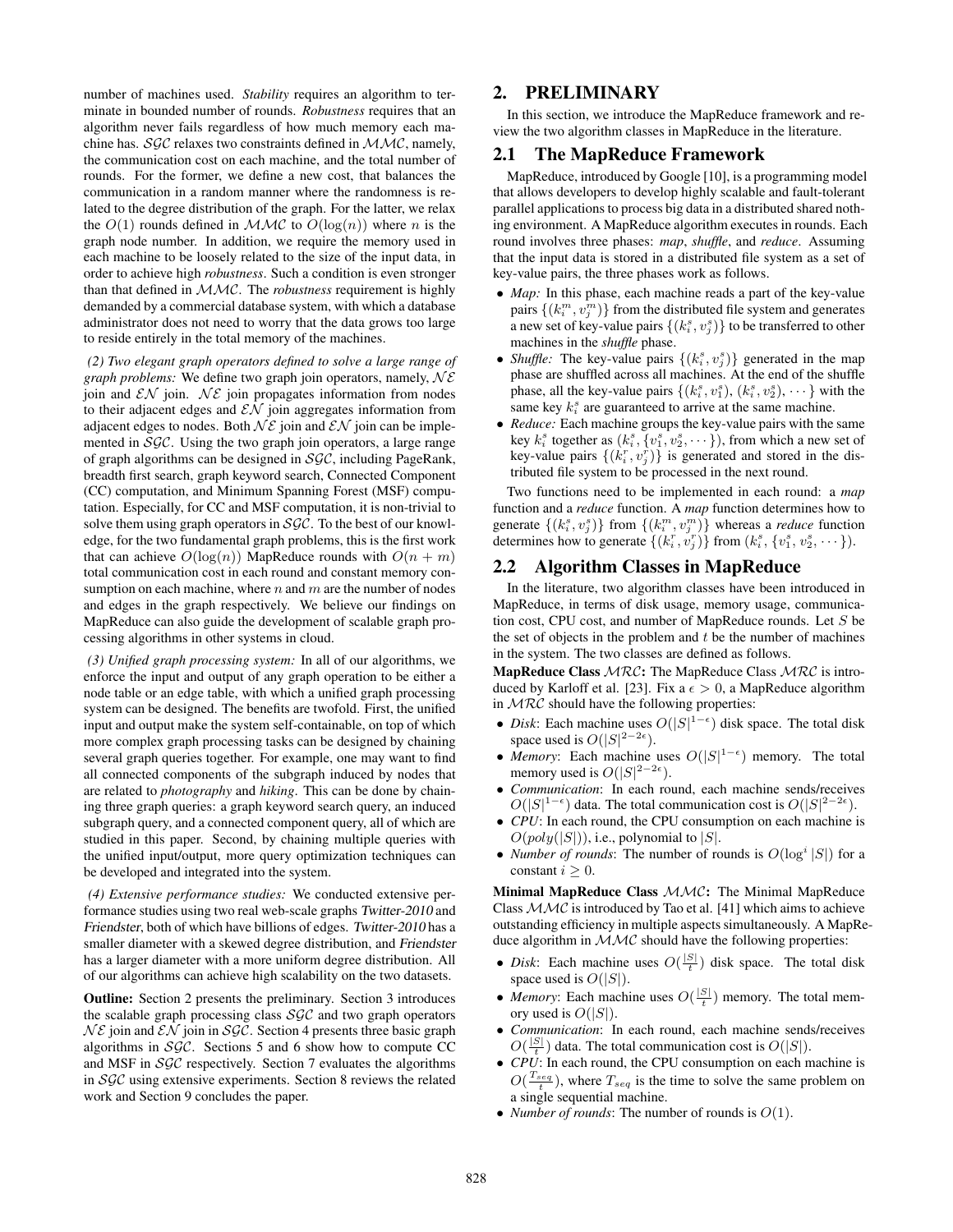#### 3. SCALABLE GRAPH PROCESSING

 $MRC$  defines the basic requirements for an algorithm to execute in MapReduce, whereas  $MMC$  requires several aspects to achieve optimality simultaneously in a MapReduce algorithm. In the following, we analyze the problems involved in MRC and MMC in graph processing and propose a new class  $SGC$  which is suitable for scalable graph processing in MapReduce.

We first analyze  $MMC$ . Consider a graph  $G(V, E)$  with  $n =$ |V| nodes and  $m = |E|$  edges. A common graph operation is to exchange data among all adjacent nodes (nodes that share a common edge) in the graph  $G$ . The memory constraint in  $MMC$  requires that all edges/nodes are distributed evenly among all machines in the system. Let  $E_{i,j}$  be the set of edges  $(u, v)$  in G such that u is in machine  $i$  and  $v$  is in machine  $j$ . The communication constraint in  $\mathcal{MMC}$  can be formalized as follows:

$$
\max_{1 \le i \le t} \left( \sum_{1 \le j \le t, j \ne i} |E_{i,j}| \right) \le O((n+m)/t) \tag{1}
$$

This requires minimizing  $\max_{1 \leq i \leq t} (\sum_{1 \leq j \leq t, j \neq i} |E_{i,j}|)$  which is an NP-hard problem [13]. Furthermore, even if the optimal solution is computed, it is not guaranteed that min  $(\max_{1 \leq i \leq t}$  $(\sum_{1 \leq j \leq t, j \neq i} |E_{i,j}|) \leq O(\frac{n+m}{t})$ . Thus, MMC is not suitable to define a graph algorithm in MapReduce.

Next, we discuss  $MRC$ . Since  $MRC$  defines the basic conditions that a MapReduce algorithm should satisfy, a graph algorithm in MapReduce is not an exception. However, like MMC, a better class is always desirable to be defined for more stably and scalably graph processing in MapReduce. Given a graph  $G(V, E)$  with n nodes and m edges, assume that  $m \ge n^{1+\epsilon}$ , the authors in [23] define a class based on MRC for graph processing in MapReduce, in which a MapReduce algorithm has the following properties:

- *Disk*: Each machine uses  $O(n^{1+\frac{c}{2}})$  disk space. The total disk space used is  $O(m^{1+\frac{c}{2}})$ .
- *Memory*: Each machine uses  $O(n^{1+\frac{c}{2}})$  memory. The total memory used is  $O(m^{1+\frac{c}{2}})$ .
- *Communication*: In each round, each machine sends/receives  $O(n^{1+\frac{c}{2}})$  data. The total communication cost is  $O(m^{1+\frac{c}{2}})$ .
- *CPU*: In each round, the CPU consumption on each machine is  $O(poly(m))$ , i.e., polynomial to m.
- *Number of rounds*: The number of rounds is  $O(1)$ .

Such a class has a good property that the algorithm runs in constant rounds. However, it requires each machine to use  $O(n^{1+\frac{c}{2}})$  memory, which can be large even for a dense graph. When the memory of each machine cannot hold  $O(n^{1+\frac{c}{2}})$  data, the algorithm fails no matter how many machines are used in the system. Thus, the class is not scalable to handle a graph with large  $n$ .

### 3.1 The Scalable Graph Processing Class  $SGC$

We now explore a better class that is suitable for graph processing in MapReduce. We aim at defining a MapReduce class in which a graph algorithm has the following three properties.

- *Scalability:* The algorithm can always be speeded up by adding more machines.
- *Stability:* The algorithm stops in bounded rounds.
- *Robustness:* The algorithm never fails regardless of how much memory each machine has.

It is difficult to distribute the communication cost evenly among all machines for a graph algorithm in MapReduce. The main reason is due to the skewed degree distribution (e.g., power-law distribution) for a large range of real-life graphs, in which some nodes may have very high degrees. Hence, instead of using  $O(\frac{m+n}{t})$  as the upper bound of communication cost per machine, we define a weaker bound, denoted as  $\tilde{O}(\frac{m}{t}, D(G, t))$ . Suppose the nodes are

|                       | MRC                    | MMC                     | SGC                               |
|-----------------------|------------------------|-------------------------|-----------------------------------|
| Disk/machine          | $O(n^{1+\frac{c}{2}})$ | $O(\frac{n+m}{4})$      | $\overline{O}(\frac{n+m}{t})$     |
| Disk/total            | $O(m^{1+\frac{c}{2}})$ | $O(n+m)$                | $O(n+m)$                          |
| Memory/machine        | $O(n^{1+\frac{5}{2}})$ | $O(\frac{n+m}{t})$      | O(1)                              |
| Memory/total          | $O(m^{1+\frac{c}{2}})$ | $O(n+m)$                | O(t)                              |
| Communication/machine | $O(n^{1+\frac{C}{2}})$ | $O(\frac{n+m}{4})$      | $\tilde{O}(\frac{m}{t}, D(G, t))$ |
| Communication/total   | $O(m^{1+\frac{5}{2}})$ | $O(n+m)$                | $O(n+m)$                          |
| CPU/machine           | O(poly(m))             | $I_{seq}$               | $\tilde{O}(\frac{m}{t}, D(G, t))$ |
| CPU/total             | O(poly(m))             | $\overline{O(T_{seg})}$ | $O(n+m)$                          |
| Number of rounds      |                        |                         | $O(\log(n))$                      |

#### Table 1: Graph Algorithm Classes in MapReduce

uniformly distributed among all machines, denote by  $V_i$  the set of nodes stored in machine i for  $1 \le i \le t$ , and let  $d_j$  be the degree of node  $v_j$  in the input graph,  $\tilde{O}(\frac{m}{t}, D(G, t))$  is defined as:

$$
\tilde{O}(\frac{m}{t}, D(G, t)) = O(\max_{1 \le i \le t} (\Sigma_{v_j \in V_i} d_j))
$$
\n
$$
D(G, t) = \frac{t - 1}{t^2} \Sigma_{v_j \in V} d_j^2
$$
\n(3)

**Lemma 3.1:** Let  $x_i$   $(1 \leq i \leq q)$  be the communication cost upper *bound for machine i, i.e.,*  $x_i = \sum_{v_j \in V_i} d_j$ *, the expected value of*  $x_i$ ,  $E(x_i) = \frac{2m}{t}$ , and the variance of  $x_i$ ,  $Var(x_i) = D(G, t)$ .  $\Box$ The proof of Lemma 3.1 is omitted due to space limitation. Note that the variance of the degree distribution of  $G$ , denoted  $Var(G)$ , is  $(\sum_{v_j \in V} (d_j - \frac{2m}{n})^2)/n = (n \Sigma_{v_j \in V} d_j^2 - 4m^2)/n^2$ . For fixed t, n, and m values, minimizing  $D(G, t)$  is equivalent to minimizing  $Var(G)$ . In other words, the variance of communication cost for each machine is minimized if all nodes in the graph have the same degree. We define the scalable graph processing class  $SGC$  below.

Scalable Graph Processing Class SGC: A graph MapReduce algorithm in SGC should have the following properties:

- *Disk*: Each machine uses  $O(\frac{m+n}{t})$  disk space. The total disk space used is  $O(m+n)$ . This is the minimal requirement, since we need at least  $O(m + n)$  disk space to store the data.
- *Memory*: Each machine uses  $O(1)$  memory. The total memory used is  $O(t)$ . This is a very strong constraint, to ensure the *robustness* of the algorithm. Note that the memory defined here is the memory used in the map and reduce phases. There is also memory used in the shuffle phase, which is usually predefined by the system and is independent of the algorithm.
- *Communication*: In each round, each machine sends/receives  $\tilde{O}$  $(\frac{m}{t}, D(G, t))$  data, and the total communication cost is  $O(m +$  $n$ ), where G is the input graph in the round.
- *CPU*: In each round, the CPU cost on each machine is  $\tilde{O}(\frac{m}{t})$ ,  $D(G, t)$ , where G is the input graph in the round. The CPU cost defined here is the cost spent in the map and reduce phases.
- *Number of rounds*: The number of rounds is  $O(log(n))$ .

Discussion: For the memory constraint, SGC only requires each machine to use constant memory, that is to say, even if the total memory of the system is smaller than the input data, the algorithm can still be processed successfully. This is an even stronger constraint than that defined in MMC. Nevertheless, we give the flexibility for the algorithm to run other query optimization tasks using the free memory, which can be orthogonally studied to our work. Given the constraints on memory, communication, and CPU, it is nearly impossible for a wide range of graph algorithms to be processed in constant rounds in MapReduce. Thus, we relax the  $O(1)$ rounds defined in  $MMC$  to  $O(log(n))$  rounds, which is reasonable since  $O(\log(n))$  is the processing time lower bound for a large number of parallel graph algorithms in the parallel random-access machines, and is practical for the MapReduce framework as evidenced by our experiments. The comparison of the three classes for graph processing in MapReduce is shown in Table 1.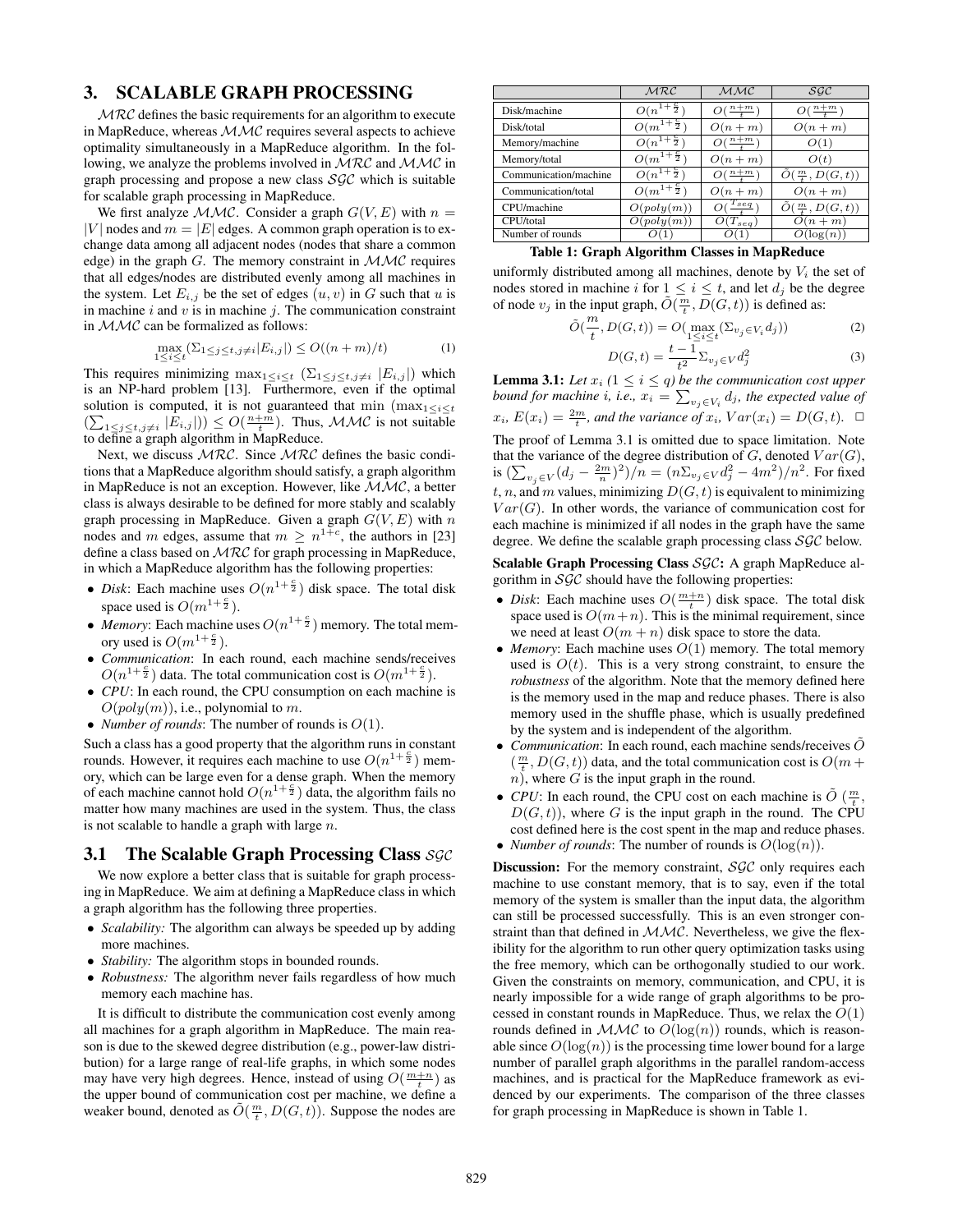### **3.2** Two Graph Operators in SGC

We assume that a graph  $G(V, E)$  is stored in a distributed file system as a node table  $V$  and an edge table  $E$ . Each node in the table has a unique  $id$  and some other information such as label and keywords. Each edge in the table has  $id_1$ ,  $id_2$  defining the source and target node ids of the edge, and some other information such as weight and label. We use the node  $id$  to represent the node if it is obvious. G can be either directed or undirected. For an undirected graph, each edge is stored as two edges  $(id_1, id_2)$  and  $(id_2, id_1)$ . In the following, we introduce two graph operators in SGC, namely,  $N\mathcal{E}$  join, and  $\mathcal{EN}$  join, using which a large range of graph problems can be designed.

#### *3.2.1 Nε Join*

An  $N\mathcal{E}$  join aims to propagate the information on nodes into edges, i.e., for each edge  $(v_i, v_j) \in E$ , an  $N\mathcal{E}$  join outputs an edge  $(v_i, v_j, F(v_i))$  (or  $(v_i, v_j, F(v_j))$ ) where  $F(v_i)$  (or  $F(v_j)$ ) is a set of functions operated on  $v_i$  (or  $v_j$ ) in the node table V. Given a node table  $V_i$  and an edge table  $E_j$ , an  $\mathcal{NE}$  join of  $V_i$  and  $E_j$  can be formulated using the following algebra:

$$
\Pi_{id_1, id_2, f_1(c_1) \to p_1, f_2(c_2) \to p_2, \dots (\sigma_{cond(c)}((V_i \to V))
$$
  

$$
\bowtie_{id,id'}^{N\mathcal{E}} (E_j \to E))||C(cond'(c')) \to \text{cnt}
$$
 (4)

or equivalently in the following SQL form:

select  $id_1$ ,  $id_2$ ,  $f_1(c_1)$  as  $p_1$ ,  $f_2(c_2)$  as  $p_2$ ,  $\cdots$ from  $V_i$  as  $V \mathcal{NE}$  join  $E_j$  as  $E$  on  $V.id = E.id'$ where  $cond(c)$ count  $cond'(c')$  as  $cnt$ 

where each of c, c', c<sub>1</sub>, c<sub>2</sub>,  $\cdots$  is a subset of fields in the two tables  $V_i$  and  $E_j$ ,  $f_k$  is a function operated on the fields  $c_k$ , and cond and cond′ are two functions that return either *true* or *false* defined on the fields in c and c' respectively.  $id'$  can be either  $id_1$  or  $id_2$ . The **count** part counts the number of *trues* returned by  $cond'(c')$ and the number is assigned to a counter cnt, which is useful in determining a terminate condition for an iterative algorithm.

 $N\mathcal{E}$  join in MapReduce: The  $N\mathcal{E}$  join operation can be implemented in MapReduce as follows. Let the set of fields used in V be  $c_v$ , and the set of fields used in  $E$  be  $c_e$ . In the *map* phase, for each node  $v \in V$ , the values in  $c_v$  with key v.id are emitted as a key-value pair  $(v.id, v.c_v)$ . For each edge  $e \in E$ , the values in  $c_e$  with key  $e.id'$  are emitted as a key-value pair  $(e.id', e.c_e)$ . In the *reduce* phase, for each node id, the set of key-value pairs  $\{(id, v.c_v), (id, e_1.c_e), (id, e_2.c_e), \cdots\}$  can be processed as a data stream without loading the whole set into memory. Assuming that  $(id, v.c_v)$  comes first before all other key-value pairs  $(id, e_i.c_e)$  in the stream (this can be implemented as a secondary sort in MapReduce), the algorithm first loads  $(id, v.c_v)$  into memory and then processes each  $(id, e_i.c_e)$  one by one. For a certain  $(id, e_i.c_e)$ , the algorithm checks cond(c). If cond(c) returns *false*, the algorithm skips  $(id, e_i.c_e)$  and continues to process the next  $(id, e_{i+1}.c_e)$ . Otherwise, the algorithm calculates all  $f_j(c_j)$  and  $cond'(c')$  from  $(id, v.c<sub>v</sub>)$  and  $(id, e<sub>i</sub>.c<sub>e</sub>)$ , outputs the selected fields as a single tuple into the distributed file system, and increases  $cnt$  if  $cond'(c')$ returns *true*. It is easy to see that  $N\mathcal{E}$  join belongs to SGC.

#### *3.2.2* EN *Join*

An  $\mathcal{EN}$  join aims to aggregate the information on edges into nodes, i.e., for each node  $v_i \in V$ , an  $\mathcal{EN}$  join outputs a node  $(v_i, G(adj(v_i)))$  where  $adj(v_i) = \{(v_i, v_j) \in E\}$ , and G is a set of decomposable aggregate functions on the edge set  $adj(v_i)$ , where a decomposable aggregate function is defined as follows:

Definition 3.1: *(Decomposable Aggregate Function)* An aggregate function  $g_k$  is decomposable if for any dataset s, and any two sub-

#### Algorithm 1 PageRank $(V(id), E(id_1, id_2), d)$

1: 
$$
V_r \leftarrow \prod_{id, \operatorname{cnt}(id_2) \to d, \frac{1}{|V|} \to r} (V \bowtie_{id,id_1}^{\mathcal{E}N} E);
$$
\n2: for  $i = 1$  to  $d$  do\n3:  $E_r \leftarrow \prod_{id_1, id_2, \frac{\alpha}{d} \to p} (V_r \bowtie_{id,id_1}^{\mathcal{NE}} E);$ \n4:  $V_r \leftarrow \prod_{id,d, \frac{\alpha}{|V|} + (1-\alpha) \operatorname{sum}(E_r, p) \to r} (V_r \bowtie_{id,id_2}^{\mathcal{E}N} E_r);$ \n5: return  $\prod_{id,r} (V_r);$ 

sets of s, s<sub>1</sub> and s<sub>2</sub>, with s<sub>1</sub> ∩ s<sub>2</sub> =  $\emptyset$  and s<sub>1</sub> ∪ s<sub>2</sub> = s, g<sub>k</sub>(s) can be computed using  $g_k(s_1)$  and  $g_k(s_2)$ .

Given a node table  $V_i$  and an edge table  $E_j$ , an  $\mathcal{EN}$  join of  $V_i$ and  $E_j$  can be formulated using the following algebra:

$$
\Pi_{id,g_1(c_1) \to p_1, g_2(c_2) \to p_2, \dots}(\sigma_{cond(c)}((V_i \to V))
$$
\n
$$
\bowtie_{id,id'}^{\mathcal{EN}}(E_j \to E)) |C(cond'(c')) \to \text{cnt}
$$
\n(5)

or equivalently in the following SQL form:

select id,  $g_1(c_1)$  as  $p_1$ ,  $g_2(c_2)$  as  $p_2$ ,  $\cdots$ from  $V_i$  as  $V \mathcal{EN}$  join  $E_j$  as  $E$  on  $V.id = E.id'$ where  $cond(c)$ group by id count  $cond'(c')$  as  $cnt$ 

where each of c, c', c<sub>1</sub>, c<sub>2</sub>,  $\cdots$  is a subset of fields in the two tables  $V_i$  and  $E_j$ , and  $id'$  can be either  $id_1$  or  $id_2$ . The where part and **count** part are analogous to those defined in  $N\mathcal{E}$  join.  $q_k$  is a decomposable aggregate function operated on the fields in  $c_k$ , by grouping the results using node *ids* as denoted in the **group by** part. Since the group by field is always the node  $id$ , we omit the group by part in Eq. 5 for simplicity.

 $\mathcal{EN}$  join in MapReduce: The  $\mathcal{EN}$  join operation can be implemented in MapReduce as follows. Let the set of fields used in V be  $c_v$ , and the set of fields used in  $E$  be  $c_e$ . The *map* phase is similar to that in the  $N\mathcal{E}$  join. That is, for each node  $v \in V$ , the values in  $c_v$  with key v.id are emitted as a key-value pair  $(v.id, v.c_v)$ , and for each edge  $e \in E$ , the values in  $c_e$  with key  $e.id'$  are emitted as a key-value pair  $(e.id', e.c_e)$ . In the *reduce* phase, for each node  $id$ , the set of key-value pairs  $\{(id, v.c_v), (id, e_1.c_e), (id, e_2.c_e), \cdots\}$ can be processed as a data stream without loading the whole set into memory. Assuming that  $(id, v.c_v)$  comes first before all other key-value pairs  $(id, e_i, c_e)$  in the stream, the algorithm first loads  $(id, v.c_v)$  into memory and then processes each  $(id, e_i.c_e)$  one by one. For each function  $g_k$ , since  $g_k$  is decomposable,  $g_k({e_1, e_2,$  $\cdots$ ,  $e_i$ }) can be calculated using  $g_k(\{e_1, e_2, \cdots, e_{i-1}\})$  and  $g_k({e_i})$ . After processing all  $(id, e_i.c_e)$ , all the  $g_k$  functions are computed. Finally, the algorithm checks  $cond(c)$ . If  $cond(c)$  returns *true*, it outputs the *id* as well as all the  $q_k$  values as a single tuple into the distributed file system and increases  $cnt$  if  $cond'(c')$ returns *true*. It is easy to see that  $\mathcal{EN}$  join belongs to  $\mathcal{SGC}$ .

#### 4. BASIC GRAPH ALGORITHMS

The combination of  $N\mathcal{E}$  join and  $\mathcal{EN}$  join can solve a wide range of graph problems in  $SGC$ . In this section, we introduce some basic graph algorithms, including PageRank, breadth first search, and graph keyword search, in which the number of rounds is determined by a user given parameter or a graph factor which is small and can be considered as a constant. We will introduce more complex algorithms that need logarithmic rounds in the worst case in the next sections, including connected component and minimum spanning forest computation.

PageRank. PageRank is a key graph operation which computes the rank of each node based on the links (directed edges) among them. Given a directed graph  $G(V, E)$ , PageRank is computed iteratively. Let the initial rank of each node be  $\frac{1}{|V|}$ , in iteration i, the rank of a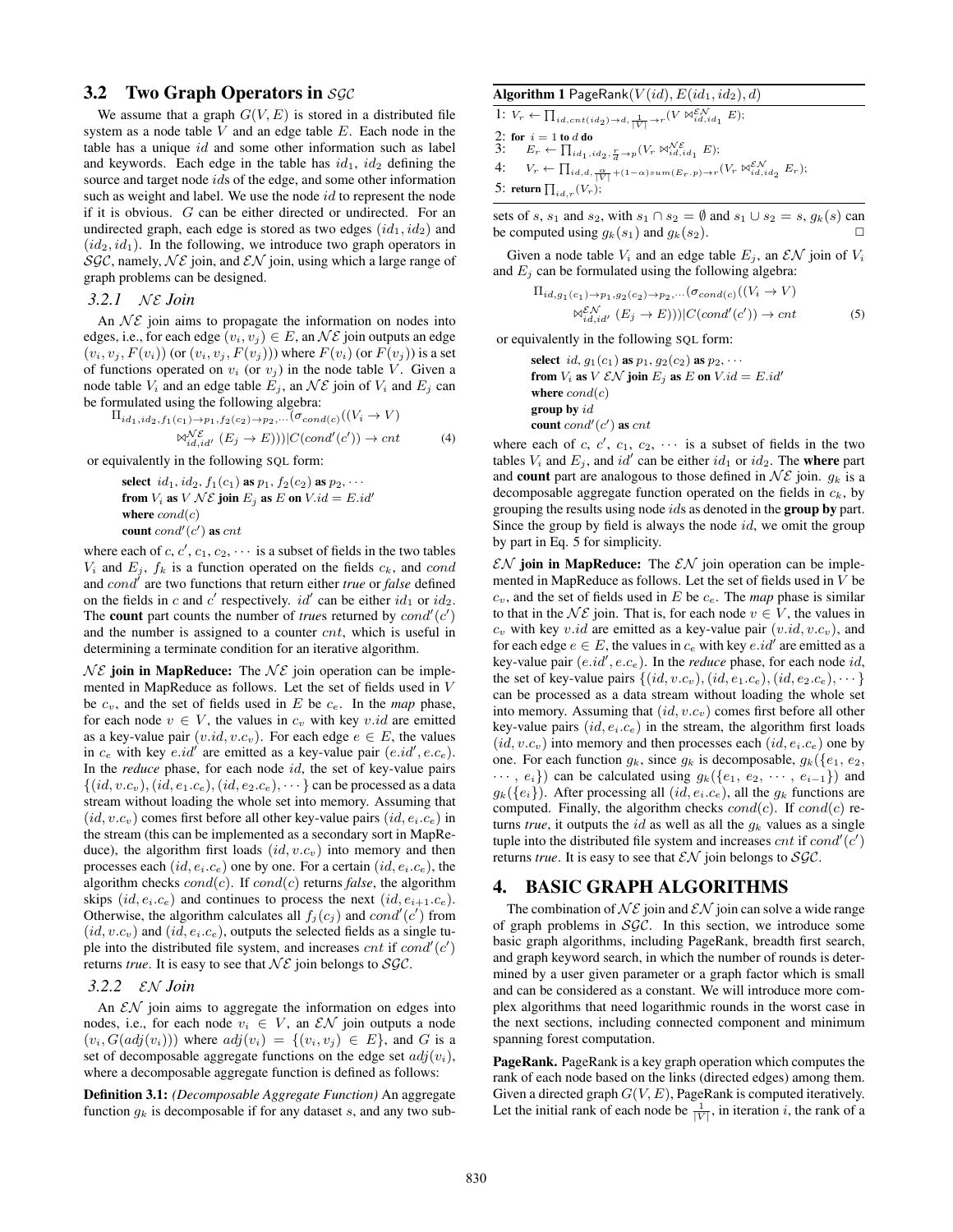#### Algorithm 2 BFS( $V(id)$ ,  $E(id_1, id_2, s)$

1:  $V_d \leftarrow \prod_{id, id = s?0: \phi \rightarrow d}(V)$ 2: for  $i = 1$  to  $+\infty$  do<br>3:  $E_d \leftarrow \prod_{i=1}^{\infty}$ 3:  $E_d \leftarrow \prod_{id_1, id_2, d \rightarrow d_1} (V_d \boxtimes_{id, id_1}^{N\mathcal{E}} E);$ 4:  $V_d \leftarrow \prod_{id,((d=\phi \wedge min(d_1)\neq \phi) ? i : d) \rightarrow d} (V_d \bowtie_{id, id_2}^{ \mathcal{EN}} E_d) \mid C(d=\phi)$  $i) \rightarrow n_{new};$ if  $n_{new} = 0$  then break; 6: return  $V_d$ ;

### Algorithm 3 KWS( $V(id, t)$ ,  $E(id_1, id_2)$ ,  $\{k_1, \cdots, k_l\}$ , rmax) 1:  $V_r \leftarrow \prod_{id, k_1 \in t?(id, 0): (\phi, \phi) \rightarrow (p_1, d_1), \cdots,$

 $k_l \in t$ ? $(id,0)$ : $(\phi, \phi) \rightarrow (p_l, d_l)$  $(V)$ ; 2: for  $i = 1$  to rmax do<br>3:  $E_r \leftarrow \prod_{i \neq j}$ 3:  $E_r \leftarrow \prod_{id_1, id_2, (p_1, d_1) \rightarrow (p_{e_1}, d_{e_1}), \cdots,$  $(p_l, d_l) \rightarrow (p_{e_l}, d_{e_l}) \left( V_r \boxtimes_{id, id_1}^{N \epsilon} E \right);$ 4:  $V_r \leftarrow \prod_{id, a \min(p_1, d_1, p_{e_1}, d_{e_1}+1) \rightarrow (p_1, d_1), \cdots,$  $amin(p_l, d_l, p_{e_l}, d_{e_l}+1) \rightarrow (p_l, d_l) (V_r \bowtie_{id, id_2}^{\varepsilon N} E_r);$ 5: return  $\prod_{V_r, *} (\sigma_{d_1 \neq \phi \wedge \cdots \wedge d_l \neq \phi}(V_r));$ 

node v is computed as  $r_i(v) = \frac{\alpha}{|V|} + (1-\alpha) \sum_{u \in n b r_{in}(v)} \frac{r_{i-1}(u)}{d(u)},$ where  $0 < \alpha < 1$  is a parameter,  $nbr_{in}(v)$  is the set of inneighbors of v in G, and  $d(u)$  is the number of out-neighbors of  $u$  in  $G$ .

The PageRank algorithm in  $SGC$  is shown in Algorithm 1. Given the node table  $V(id)$ , the edge table  $E(id_1,id_2)$ , and the number of iterations d, initially, the algorithm computes the out-degree of each node using  $V \bowtie_{id,id_1}^{\varepsilon N} E$ , assigns an initial rank  $\frac{1}{|V|}$  to each node, and generates a new table  $V_r$  (line 1). Then, the algorithm updates the node ranks in  $d$  iterations. In each iteration, the ranks of nodes are updated using an  $N\mathcal{E}$  join followed by an  $\mathcal{E}N$  join. In the  $N\mathcal{E}$ join, the partial rank  $p(v) = \frac{r(v)}{d(v)}$  for each node v is propagated to all its outgoing edges using  $V_r \bowtie_{id,id_1} E$  and a new edge table  $E_r$ is generated (line 3). In the  $\mathcal{EN}$  join, for each node v, the partial ranks  $p(u)$  from all its incoming edges  $(u, v)$  are aggregated. The new rank is computed as  $\frac{\alpha}{|V|} + (1 - \alpha) \sum_{u \in nbr_{in}(v)} (p(u))$  using  $V_r \bowtie_{id, id_2}^{\varepsilon N} E_r$ , and  $V_r$  is updated with the new ranks (line 4).

Breadth First Search. Breadth First Search (BFS) is a fundamental graph operation. Given an undirected graph  $G(V, E)$ , and a source node s, a BFS computes for every node  $v \in V$  the shortest distance (i.e., the minimum number of hops) from  $s$  to  $v$  in  $G$ .

The BFS algorithm in  $SGC$  is shown in Algorithm 2. Given a node table  $V(id)$ , an edge table  $E(id_1, id_2)$ , and a source node s, the algorithm computes for each node  $v$  the shortest distance  $d(v)$ from s to v. Initially, a node table  $V_d$  is created with  $d(s)=0$ and  $d(v) = \phi$  for  $v \neq s$  (line 1). Next, the algorithm iteratively computes the nodes with  $d(v) = i$  from nodes with  $d(v) = i - 1$ . Each iteration i is processed using an  $N\mathcal{E}$  join followed by an  $\mathcal{EN}$ join. The  $N\mathcal{E}$  join propagates  $d(u)$  into each edge  $(u, v)$  using  $V_d \bowtie_{id, id_1}^{\mathcal{NE}} E$  and produces a new table  $E_d$ . The  $\mathcal{EN}$  join updates all  $d(v)$  based on the following rule:

*(Distance Update Rule):* In the *i*-th iteration of BFS, a node  $v$  is assigned  $d(v) = i$  iff in the  $(i-1)$ -th iteration,  $d(v) = \phi$  and there exists a neighbor u of v such that  $d(u) \neq \phi$ .

The rule can be easily implemented using  $V_d \bowtie_{id,id_2}^{EN} E_d$  (line 4) in which it also computes a counter  $n_{new}$  which is the number of nodes with  $d(v) = i$ . When  $n_{new} = 0$ , the algorithm terminates. It is easy to see that the number of iterations for Algorithm 2 is no larger than the diameter of the graph  $G$ . Thus the algorithm belongs to  $SGC$  if the diameter of the graph is small.

Graph Keyword Search. We now investigate a more complex algorithm, namely, keyword search in an undirected graph  $G(V, E)$ .

#### Algorithm 4 CC( $V(id)$ ,  $E(id_1,id_2)$ )

- 1:  $V_m \leftarrow \prod_{id, min(id, id_2) \rightarrow p} (V \Join_{id, id_1}^{E,N} E);$
- 2:  $V_c \leftarrow \prod_{V.id, V.p, cnt(V'.id) \rightarrow c} ((V_m \rightarrow V) \boxtimes_{id,p}^{EV} (V_m \rightarrow V'));$
- 3:  $V_p \leftarrow \prod_{id, ((c=0 \land id=p) ? min(id_2):p) \rightarrow p} (V_c \bowtie_{id, id_1}^{ \mathcal{E} \mathcal{N}} E);$
- 4: while true do<br>5:  $V_s \leftarrow \text{sta}$
- 5:  $V_s \leftarrow \text{star}(V_p);$ <br>6:  $E_h \leftarrow \prod_{i \neq j}$
- 6:  $E_h \leftarrow \prod_{id_1, id_2, p \rightarrow p_1} (V_s \boxtimes_{id, id_1}^{\mathcal{NE}} E);$
- 7:  $V'_h \leftarrow \prod_{id,p,\min(p,p_1) \to p_m} (\sigma_{s=1}(V_s \Join_{id,id_2}^{\varepsilon N} E_h));$
- 8:  $V_h \leftarrow \prod_{V_s, id, (cnt(p_m) = 0?V_s, p: min(p_m)) \rightarrow p} (V_s \boxtimes_{id,p}^{\mathcal{EN}} V'_h);$
- 9:  $V_s \leftarrow \text{star}(V_h);$ <br>10:  $E_u \leftarrow \prod_{i \neq j}$
- 10:  $E_u \leftarrow \prod_{id_1, id_2, p \rightarrow p_1} (V_s \Join_{id, id_1}^{N\mathcal{E}} E);$
- $11:$  $u'_{u} \leftarrow \prod_{id,p,\min(p_1|p_1\neq p) \rightarrow p_m} (\sigma_{s=1}(V_s \Join_{id,id_2}^{E_{\mathcal{N}}} E_u));$
- 12:  $V_u \leftarrow \prod_{V_s.i d, (cnt(p_m)=0?V_s.p: min(p_m)) \rightarrow p} (V_s \Join_{id,p}^{E N} V_u');$
- 13:  $V_p \leftarrow \prod_{V', id, V, p} ((V_u \rightarrow V) \bowtie_{id, p}^{\mathcal{NE}} (V_u \rightarrow V')) | C(V', p \neq$  $V.p) \rightarrow n_s;$
- 14: if  $n_s = 0$  then break;
- 15: return  $V_p$ ;

16: Procedure star $(V_n)$ 

- 17:  $V_g \leftarrow \prod_{V',id, V',p, V, p \rightarrow g, (V, p=V', p?1:0) \rightarrow s} ((V_p \rightarrow V) \boxtimes_{id,p}^{N\mathcal{E}} (V_q \rightarrow V))$
- 18:  $V'_p \rightarrow V')$ );<br>18:  $V'_s \leftarrow \prod_{V.id, V.p, and (V.s, V'.s) \rightarrow s} ((V_g \rightarrow V) \Join_{id,g}^{E\mathcal{N}} (V_g \rightarrow V'))$ ;
- 19:  $V_s \leftarrow \prod_{V',id,V',p,(V',s=0?0:V,s)\to s} ((V'_s \to V) \boxtimes_{id,p}^{N\mathcal{E}} (V'_s \to V'));$

#### 20: return  $V_s$ ;

Suppose for each  $v \in V$ ,  $t(v)$  is the text information included in v. Given a keyword query with a set of l keywords  $Q = \{k_1, k_2, \cdots, k_n\}$  $k_l$ , a keyword search [16, 17] finds a set of rooted trees in the form of  $(r, \{(p_1, d(r, p_1)), (p_2, d(r, p_2)), \cdots, (p_l, d(r, p_l))\})$ , where r is the root node,  $p_i$  is a node that contains keyword  $k_i$  in  $t(p_i)$ , and  $d(r, p_i)$  is the shortest distance from r to  $p_i$  in G for  $1 \leq i \leq l$ . Each answer is uniquely determined by its root node  $r$ . rmax is the maximum distance allowed from the root node to a keyword node in an answer, i.e.,  $d(r, p_i) \leq r$  max for  $1 \leq i \leq l$ .

Graph keyword search can be solved in  $SGC$ . The algorithm is shown in Algorithm 3. Given a node table  $V(id, t)$ , an edge table  $E(id_1, id_2)$ , a keyword query  $\{k_1, k_2, \dots, k_l\}$ , and rmax, the algorithm first initializes a table  $V_r$ , where in each node  $v$ , for every  $k_i$ , a pair  $(p_i, d_i)$  is generated as  $(id(v), 0)$  if  $k_i$  is contained in v.t, and  $(\phi, \phi)$  otherwise (line 1). Then the algorithm iteratively propagates the keyword information from each node to its neighbor nodes using rmax iterations. In each iteration, the keyword information for each node is first propagated into its adjacent edges using  $N\mathcal{E}$  join, and then the information on edges is grouped into nodes to update the keyword information on each node using  $\mathcal{EN}$  join. Specifically, the  $N\mathcal{E}$  join generates a new edge table  $E_r$ , in which each edge  $(u, v)$  is embedded with keyword information  $(p_1(u), d_1(u)), \cdots, (p_l(u), d_l(u))$  retrieved from node u using  $V_r \bowtie_{id,id_1}^{\mathcal{N}\mathcal{E}} E$  (line 3). In the  $\mathcal{EN}$  join  $V_r \bowtie_{id,id_2}^{\mathcal{EN}} E$  (line 4), each node updates its nearest node  $p_i$  that contains keyword  $k_i$  using an  $amin$  function, which is defined as:

$$
amin(\{(p_1, d_1), \cdots, (p_k, d_k)\}) = (p_i, d_i)| (d_i = min_{1 \le j \le k} d_j)
$$
 (6)

*amin* is a decomposable since for any two sets  $s_1$  and  $s_2$  with  $s_1 \cap s_2 = \emptyset$ , the following equation holds:

$$
amin(s_1 \cup s_2) = amin(\{amin(s_1), amin(s_2)\})
$$
 (7)

After rmax iterations, for all nodes  $v$  in  $V_r$ , its nearest node  $p_i$  that contains keyword  $k_i(1 \leq i \leq l)$  with distance  $d_i = d(v, p_i) \leq$ rmax is computed. The algorithm returns the nodes with  $d_i \neq \phi$ for all  $1 \le i \le l$  as the final set of answers (line 5).

#### 5. CONNECTED COMPONENT

Given an undirected graph  $G(V, E)$  with n nodes and m edges, a Connected Component (CC) is a maximal set of nodes that can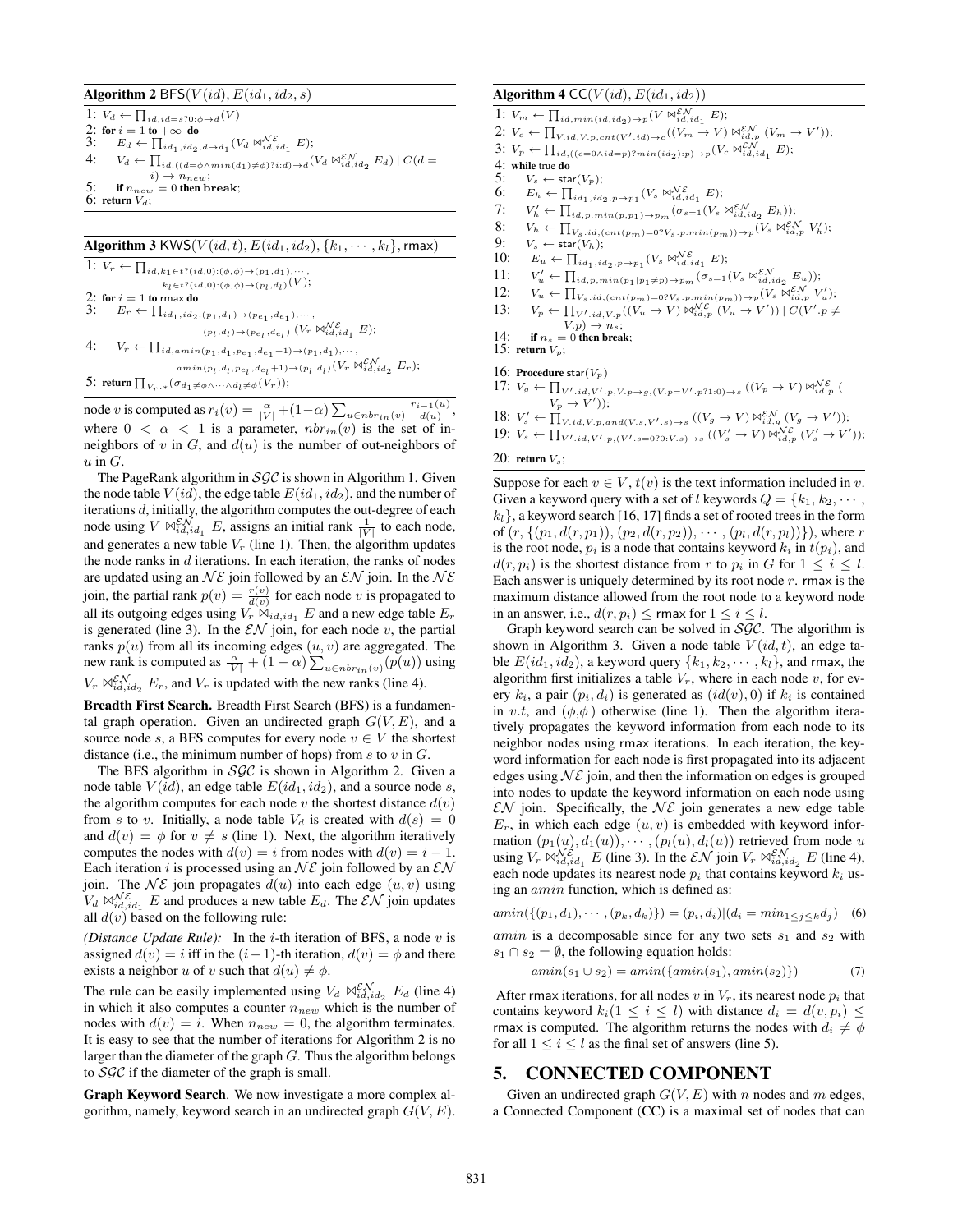



Figure 2: Initialize CC: Compute  $V_m$ 

reach each other through paths in  $G$ . Computing all CCs of  $G$  is a fundamental graph problem and can be solved efficiently on a sequential machine using  $O(n+m)$  time. However, it is non-trivial to solve the problem in MapReduce. Below, we briefly introduce the state-of-the-art algorithms for CC computation, followed by presenting our algorithm in SGC.

#### 5.1 State-of-the-art

We present three algorithms for CC computation in MapReduce: HashToMin, HashGToMin, and PRAM-Simulation. HashToMin and HashGToMin are two MapReduce algorithms proposed in [36], with a similar idea to use the smallest node in each CC as the representative of the CC, assuming that there is a total order among all nodes in G. PRAM-Simulation is to simulate the algorithm in the Parallel Random Access Machine (PRAM) model in MapReduce using the simulation method proposed in [23].

Algorithm HashToMin: Each node  $v \in V$  maintains a set  $C_v$  initialized as  $C_v = \{v\} \cup \{u|(u, v) \in E\}$ . Let  $v_{min} = \min\{u|u \in$  $C_v$ , the algorithm updates  $C_v$  in iterations until it converges. Each iteration is processed using MapReduce as follows. In the *map* phase, for each  $v \in V$ , two types of key-value pairs are emitted: (1)  $(v_{min}, C_v)$ , and (2)  $(u, \{v_{min}\})$  for all  $u \in C_v$ . In the *reduce* phase, for each  $v \in V$ , a set of key-value pairs are received in forms of  $\{(v, C_v^1), \cdots, (v, C_v^k)\}\)$ . The new  $C_v$  is updated as  $| \cdot |_{\{v, v\}} C_v^i$ . The Hash ToMin algorithm finishes in  $O(\log(n))$  $1 \leq i \leq k$   $C_v^i$ . The HashToMin algorithm finishes in  $O(\log(n))$ rounds<sup>1</sup>, with  $O(\log(n)(m+n))$  total communication cost in each round. The algorithm can be optimized to use  $O(1)$  memory on each machine using secondary sort in MapReduce.

Algorithm HashGToMin: Each node  $v \in V$  maintains a set  $C_v$ initialized as  $C_v = \{v\}$ . Let  $C_{\geq v} = \{u | u \in C_v, u > v\}$  and  $v_{min} = \min\{u|u \in C_v\}$ , the algorithm updates  $C_v$  in iterations until it converges. Each iteration is processed using three MapReduce rounds. In the first two rounds, each round updates  $C_v$  as  $C_v \cup \{u_{min} | (u, v) \in E\}$  in MapReduce. The third round is processed as follows. In the *map* phase, for each  $v \in V$ , two types of key-value pairs are emitted: (1)  $(v_{min}, C_{>v})$ , and (2)  $(u, \{v_{min}\})$ for all  $u \in C_{\geq v}$ . In the *reduce* phase, for each  $v \in V$ , a set of key-value pairs are received in forms of  $\{(v, C_v^1), \cdots, (v, C_v^k)\}.$ The new  $C_v$  is updated as  $\bigcup_{1 \leq i \leq k} C_v^i$ . The HashGToMin algorithm finishes in  $\tilde{O}(\log(n))$  (i.e., expected  $O(\log(n))$ ) rounds, with  $O(m + n)$  total communication cost in each round. However, it needs  $O(n)$  memory for a single machine to hold a whole CC in memory. Thus, as indicated in [36], HashGToMin is not suitable to handle a graph with large  $n$ .

Algorithm PRAM-Simulation: The PRAM model allows multiple processors to compute in parallel using a shared memory. There are CRCW PRAM if concurrent writes are allowed, and CREW PRAM if not. In [23], a theoretical result shows that an CREW



Figure 3: Singleton Elimination: Compute  $V_p$ 



Figure 4: Star Detection Step 1: Compute  $V_g$ 

PRAM algorithm in  $O(t)$  time can be simulated in MapReduce in  $O(t)$  rounds. For the CC computation problem, in the literature, the best result in CRWE PRAM is presented in [22] which computes CCs in  $O(log(n))$  time. However, it needs to compute the 2-hop node pairs which requires  $O(n^2)$  communication cost in the worst case in each round. Thus, the simulation algorithm is impractical.

#### 5.2 Connected Component in *SGC*

We introduce our algorithm to compute CCs in  $SGC$ . Conceptually, the algorithm shares similar ideas with most deterministic  $O(log(n))$  CRCW PRAM algorithms, such as [39] and [6], but it is a non-trivial adaption since each operation should be carefully designed using graph joins in SGC. Our algorithm maintains a forest using a parent pointer  $p(v)$  for each  $v \in V$ . Each rooted tree in the forest represents a partial CC. A *singleton* is a tree with one node, and a *star* is a tree of height 1. A tree is an isolated tree if there are no edges in  $E$  that connect the tree to another tree. The forest is iteratively updated using two operations: *hooking* and *pointer jumping*. Hooking merges several trees into a larger tree, and pointer jumping changes the parent of each node to its grandparent in each tree. When the algorithm ends, each tree becomes an isolated star that represents a CC in the graph.

Specifically, the algorithm first initializes a forest to make sure that no singletons exist except for isolated singletons. Then, the algorithm updates the forest in iterations. In each iteration, two hooking operations, namely, a conditional star hooking and an unconditional star hooking, followed by a pointer jumping operation are performed. The two hooking operations eliminate all non-isolated stars in the forest and the pointer jumping operation produces new stars to be eliminated in the next iteration. Our algorithm CC is shown in Algorithm 4, which includes five components: Forest Initialization (line 1-3), Star Detection (line 16-20), Conditional Star Hooking (line 5-8), Unconditional Star Hooking (line 9-12), and Pointer Jumping (line 13-14). We explain the algorithm using a sample graph  $G(V, E)$  shown in Fig. 1.

Forest Initialization: The forest is initialized in three steps. (1) In the first step, a table  $V_m$  is computed, in which each node  $v$  finds the smallest node among its neighbors in  $G$  including itself as the parent  $p(v)$  of v, i.e.,  $p(v) = min\{v \cup \{u | (u, v) \in E\}\}\)$ . Such an operation guarantees that no cycles are created except for self cycles (i.e.,  $p(v) = v$ ). The operation can be done using  $V \bowtie_{id, id_1}^{\varepsilon N} E$ as shown in line 1. (2) In the second step, we create a table  $V_c$ by counting the number of subnodes for each node in the forest, i.e., for each node v,  $c(v) = \frac{1}{2} \{u|p(u) = v\}$ . This can be done using a self  $\mathcal{EN}$  join  $V_m \bowtie_{id,p}^{\mathcal{EN}} V_m$  where the second  $V_m$  is considered as an edge table since it has two fields representing node ids (line 2). (3) In the third step, we create  $V_p$  by eliminating all non-isolated singletons. A node v is a singleton, iff  $c(v)=0$  and  $p(v) = v$ . A non-isolated singleton v can be eliminated by assigning  $p(v) = \min\{u | (u, v) \in E\}$ , which can be done using

<sup>&</sup>lt;sup>1</sup>The result is only proved on a path graph in [36].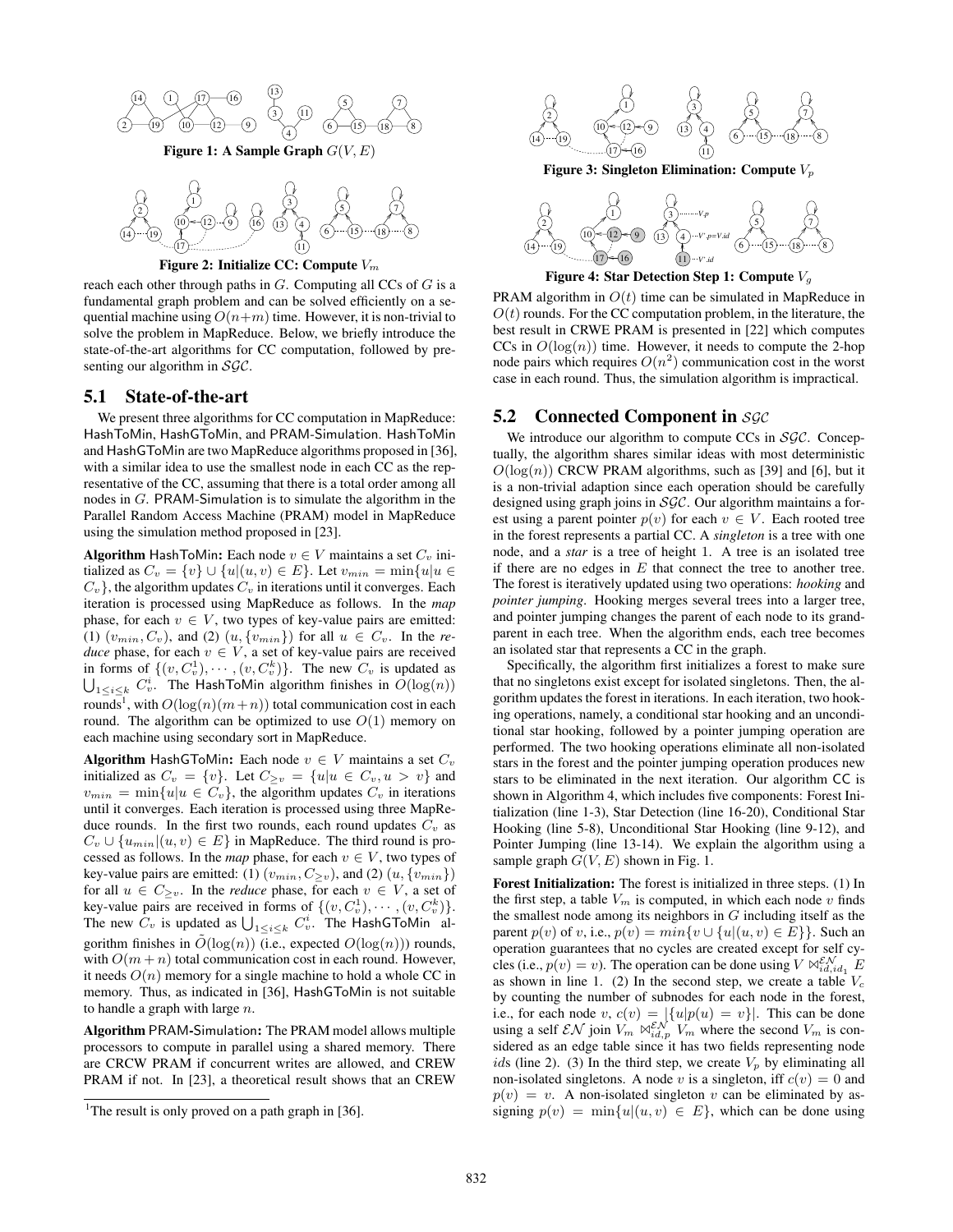



Figure 6: Star Detection Step 3: Compute  $V_s$ 

 $V_c \Join_{id, id_1}^{E N} E$  (line 3). Obviously, no cycles (except for self cycles) are created in  $V_p$ .

For example, for the graph G shown in Fig. 1, the forest  $V_m$  is shown in Fig. 2, where solid edges represent parent pointers and dashed edges represent graph edges.  $p(17) = 10$  since 10 is the smallest neighbor of 17 in G.  $p(2) = 2$  since 2 has no neighbor which is smaller than 2. There are two singletons 9 and 16, which are eliminated in  $V_p$  as shown in Fig. 3, by pointing 9 to 12 and 16 to 17, since 12 is the smallest neighbor of 9 in G and 17 is the smallest neighbor of 16 in  $G$ .

Star Detection: We need to detect whether each node belongs to a star before hooking. We use  $s(v)=1$  to denote that v belongs to a star and  $s(v)=0$  otherwise. The star detection is done using three steps based on the following three filtering rules:

- *(Rule-1)*: A node v does not belong to a star if  $p(v) \neq p(p(v))$ .
- *(Rule-2):* A node v does not belong to a star if  $\exists u$ , such that u does not belong to a star and  $p(p(u)) = v$ .
- *(Rule-3)*: A node v does not belong to a star if  $p(v)$  does not belong to a star.

It is guaranteed that after applying the three rules one by one in order, all non-stars are filtered. We now introduce how to apply the three rules using graph join operators. (Rule-1) For each node v, we find its grandparent  $g(v) = p(p(v))$ , and assign 1 or 0 to  $s(v)$  depending on whether  $p(v) = g(v)$ . This can be done using a self join  $V_p \bowtie_{id,p}^{\mathcal{N}\mathcal{E}} V_p$  as shown in line 17. (Rule-2) A node v belongs to a star after applying Rule-2 if  $s(v)=1$  and for all u such that  $q(u) = v$ ,  $s(u) = 1$ . Thus, we use an aggregate function  $and(s(v), s(u))$  which is a boolean function and returns 1 iff  $s(v)=1$  and  $\forall q(u) = v, s(u)=1$ . This can be done using a self join  $V_g \bowtie_{id,g}^{EN} V_g$  for  $V_g$  created in Rule-1 as shown in line 18. (Rule-3) For each node v, we compute  $s(p(v))$  and assign  $s(v)=0$ if  $s(p(v)) = 0$ . This can be done using a self join  $V_s' \bowtie_{id,p}^{\mathcal{NE}} V_s'$  for  $V_s'$  created in Rule-2 as shown in line 19.

For example, Fig. 4 shows  $V_g$  by applying Rule-1 on  $V_p$  shown in Fig. 3. The grey nodes are those detected as non-star nodes, i.e.,  $s(v)=0$ . For node 11, it does not belong to a star as  $(g(11)) =$  $3) \neq (p(11) = 4)$ . Fig. 5 shows  $V'_s$  by applying Rule-2 on  $V_g$ . Two new nodes 1 and 3 are filtered as non-star nodes. For node 3,  $s(3) = 0$  since there exists node 11 with  $g(11) = 3$  and  $s(11) = 0$ . Fig. 6 shows  $V_s$  by applying Rule-3 on  $V'_s$ . Three nodes 10, 13 and 4 are filtered. For node 4,  $s(4) = 0$  since its parent node 3 has  $s(3) = 0$ . In  $V_s$ , all non-star nodes are filtered, and 3 stars rooted at 2, 5 and 7 are detected.

Conditional Star Hooking: In a conditional star hooking, for any node v which is the root of a star (i.e.,  $p(v) = v$  and  $s(v) = 1$ ), the parent of v is updated to  $min({p(v)} \cup {u|\exists (x, y) \in E, s.t.})$  $p(x) = u$  and  $p(y) = v$ }. In other words, v is hooked to a new parent  $u$ , if  $u$  is no larger than  $v$ , and the tree that  $u$  lies in is connected to the star that v lies in through an edge  $(x, y)$  with  $p(x) = u$  and  $p(y) = v$ . The operation ensures that  $p(v)$  is no



Figure 7: Conditional Star Hooking: Compute V<sup>h</sup>



Figure 8: Unconditional Star Hooking: Compute  $V_u$ 

larger than  $v$  in order to make sure that no cycles (except for self cycles) are created. After the hooking, it is guaranteed that there are no edges that connect two stars. Conditional star hooking is done in three steps. (1) Create a new edge table  $E<sub>h</sub>$  by embedding  $p(x)$  to each edge  $(x, y) \in E$  using  $V_s \bowtie_{id, id_1}^{N \varepsilon} E$  (line 6), where  $V<sub>s</sub>$  is the forest with all stars detected (line 5). (2) Create a table  $V'_{h}$ , in which for each node y such that y is in a star,  $p_{m}(y) =$  $min({p(y)} \cup {p(x)| (x, y) \in E}$  is computed. This can be done using  $\sigma_{s=1}(V_s \Join_{id, id_2}^{EN} E_h)$  (line 7). (3) Create a table  $V_h$ , in which the parent of each node v is updated to  $min\{p_m(y)|p(y) = v\}$  if such  $p_m$  exists using  $V_s \bowtie_{id,p}^{\varepsilon N} V'_h$  (line 8).

For example, for  $V_s$  shown in Fig. 6 with all stars detected, there exists an edge  $(x, y) = (15, 18)$  with  $u = p(x) = 5$  and  $v =$  $p(y)=7$ . Since 7 is in a star and  $5 < 7$ , 7 is hooked to a new parent 5 by assigning  $p(7) = 5$  as shown in Fig. 7. Note that 5 is also in a star in  $V_s$ , however, since  $7 > 5$ , we cannot hook 5 to 7 by assigning  $p(5) = 7$  after which a cycle is created.

Unconditional Star Hooking: Unconditional star hooking is similar to conditional star hooking by dropping the condition that a node v should be hooked to a parent u with  $u \leq v$ . It is done using the similar three steps (line 10-12) with the only difference on the second step, which calculates  $p_m(y)$  as  $min\{p(x)|(x, y) \in E\}$ and  $p(x) \neq p(y)$ , instead of  $min\{\{p(y)\}\cup\{p(x)|(x, y) \in E\}\}.$ We add a condition  $p(x) \neq p(y)$  to avoid hooking a star to itself in order to make sure that all non-isolated stars are eliminated. Unconditional star hooking does not create cycles (except for self cycles) due to the fact that after conditional star hooking, there is no edge that connects two stars.

For example, for the forest  $V<sub>h</sub>$  shown in Fig. 7, there is only one star rooted at node 2. There exists an edge  $(x, y) = (19, 17)$  with  $u = p(x) = 2$  and  $v = p(y) = 10$  and  $u \neq v$ , so 2 is hooked to a new parent 10 as shown in Fig. 8 with no stars existing.

Pointer Jumping: Pointer jumping changes the parent of each node to its grandparent in the forest  $V_u$  generated in unconditional star hooking by assigning  $p(v) = p(p(v))$  for each node v. This can be done using a self join  $V_u \Join_{id,p}^{\mathcal{NE}} V_u$  (line 13). In pointer jumping, we also create a counter  $n<sub>s</sub>$  which counts the number of nodes with  $p(v) \neq p(p(v))$ . When  $n_s = 0$ , all stars in  $V_u$  are isolated stars and the algorithm terminates with each star represents a CC (line 14). For example, for the forest  $V_u$  computed in unconditional star hooking, after pointer jumping, the new forest  $V_p$  is shown in Fig. 9 with two stars with roots 3 and 5 generated.

The following theorem shows the efficiency of Algorithm 4. Due to lack of space, the proof is omitted.

**Theorem 5.1:** *Algorithm 4 stops in*  $O(log(n))$  *iterations.*  $\Box$ 

The comparison of algorithms HashToMin, HashGToMin, and our algorithm CC is shown in Table 2 in terms of the memory consumption per machine, total communication cost per round, and the number of rounds, in which our algorithm is the best in all factors.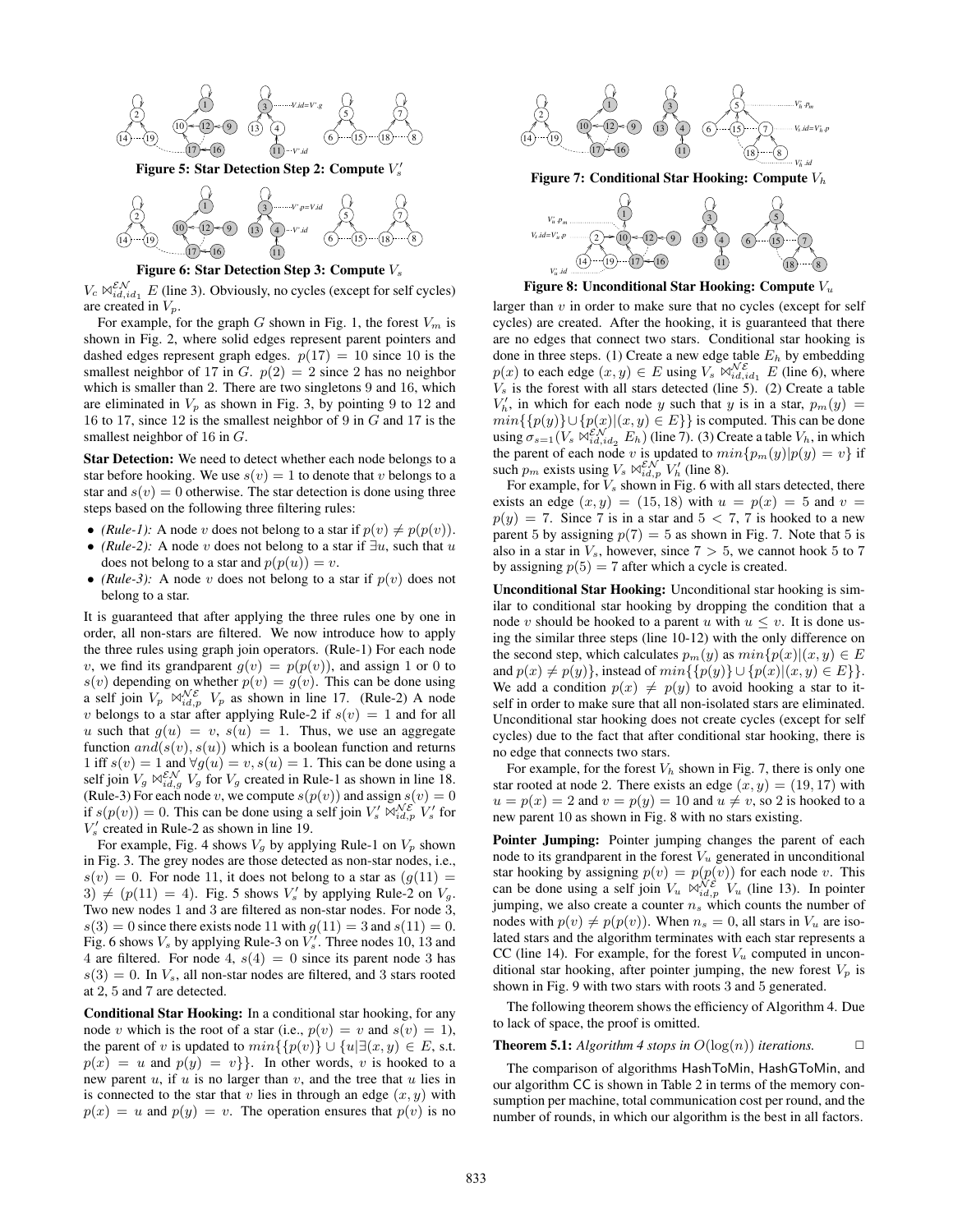

|                     | <b>HashToMin</b>  | <b>HashGToMin</b> |              |
|---------------------|-------------------|-------------------|--------------|
| Memory/machine      |                   | $\Omega(n)$       |              |
| Communication/round | $O(\log(n)(n+m))$ | $O(n+m)$          | $O(n+m)$     |
| Number of rounds    | $O(\log(n))$      | $O(\log(n))$      | $O(\log(n))$ |

#### Table 2: CC Computation Algorithms in MapReduce

### 6. MINIMUM SPANNING FOREST

Given a weighted undirected graph  $G(V, E)$  of n nodes and m edges, with each edge  $(u, v) \in E$  assigned a weight  $w((u, v))$ , a Minimum Spanning Forest (MSF) is a spanning forest of  $G$  with the minimum total edge weight. We also use  $(u, v, w((u, v)))$  to denote an edge. Although MSF can be efficiently computed on a sequential machine using  $O(m + n \log(n))$  time, it is non-trivial to solve the algorithm in MapReduce.

#### 6.1 State-of-the-art

We introduce two algorithms in  $MRC$ , namely, OneRoundMSF and MultiRoundMSF. OneRoundMSF is proposed in [23] and MultiRoundMSF is proposed in [25].

Algorithm OneRoundMSF: Fix a number  $k$ , the algorithm partitions V into k equally sized subsets randomly, i.e.,  $V = V_1 \cup V_2 \cup V_3$  $\cdots$  ∪  $V_k$  with  $V_i \cap V_j = \emptyset$  for  $i \neq j$ . Then  $k(k-1)/2$  graphs  $G_{i,j}$  for  $1 \leq i < j \leq k$  are created. Each  $G_{i,j}$  is a subgraph of G induced by nodes  $V_i \cup V_j$ . Next, the MSF of each  $G_{i,j}$ ,  $M_{i,j}$  is computed in parallel in  $k(k-1)/2$  machines. Finally, all  $M_{i,j}$  are merged in a single machine as a new graph  $H$ , and the MSF of  $H$  is computed as the MSF of G. The algorithm can be processed using one round of MapReduce, and it requires H with size  $O(n^{1+\frac{c}{2}})$  to fit in the memory of a single machine assuming that  $m \geq n^{1+c}$ .

Algorithm MultiRoundMSF: OneRoundMSF does not work efficiently since every node is duplicated k−1 times. MultiRoundMSF proposed in [25] improves OneRoundMSF using multiple rounds of MapReduce. In each round, the edges  $E$  are partitioned into  $l$ equally sized subsets randomly, i.e.,  $E = E_1 \cup E_2 \cup \cdots \cup E_l$  with  $E_i \cap E_j = \emptyset$  for  $i \neq j$ . The MSF of each  $E_i$ ,  $T_i$  is computed in parallel in l machines, and the new E is assigned  $T_1 \cup T_2 \cup \cdots \cup T_l$ . The algorithm stops when  $|E| \leq n^{1+\epsilon}$  for a constant  $\epsilon$  and the MSF of  $E$  is computed in a single machine as the MSF of  $G$ . The algorithm requires a single machine to have  $O(n^{1+\epsilon})$  memory.

#### 6.2 Minimum Spanning Forest in  $SGC$

Suppose there is a total order among all edges as follows. For any two edges  $e_1 = (u_1, v_1, w_1)$  and  $e_2 = (u_2, v_2, w_2), e_1 <$  $e_2$  iff one of the following conditions holds: (1)  $w_1 < w_2$ , (2)  $w_1 = w_2$  and  $min(u_1, v_1) < min(u_2, v_2)$ , and (3)  $w_1 = w_2$ ,  $min(u_1, v_1) = min(u_2, v_2)$ , and  $max(u_1, v_1) < max(u_2, v_2)$ . Our algorithm is based on the Sollin's Algorithm [5] for MSF

computation, in which the following lemma plays a key role.

**Lemma 6.1:** *For any*  $V_s \subseteq V$ *, the smallest edge in*  $\{(u, v)|u \in V, u \notin V\}$  *is in the MSF*  $V_s, v \notin V_s$  *is in the MSF.* 

Our algorithm MSF shares similar ideas with Algorithm 4 for CC computation. We maintain a forest using parent pointers. Trees in the forest are merged to form larger trees in iterations, and the algorithm terminates when all trees in the forest become isolated stars. In each iteration, the forest is updated using two operations, namely, hooking and pointer jumping. Hooking eliminates all stars

### Algorithm 5 MSF( $V(id)$ ,  $E(id_1, id_2, w)$ )

1:  $V_p \leftarrow \prod_{id, min((id_1, id_2, w)) \rightarrow e_m, e_m, id_2 \rightarrow p} (V \boxtimes_{id, id_1}^{\mathcal{EN}} E);$ 

- 2:  $E_t \leftarrow \prod_{e_m} (\sigma_{e_m \neq \phi}(V_p));$
- 3: while true do<br>4:  $V_b \leftarrow \prod$
- 4:  $V_b \leftarrow \prod_{V',id} (V', id = V.p \wedge V', id < V.id) ? V', id : V.id) \rightarrow p} ((V_p \rightarrow V', id) ? V', id : V.id)$  $V$ )  $\mathbb{W}_{id,p}^{\mathcal{N}\mathcal{E}}$   $(V_p \rightarrow V')$ );

5: 
$$
V_c \leftarrow \prod_{V',id, V, p} ((V_b \rightarrow V) \bowtie_{id, p}^{\mathcal{NE}} (V_b \rightarrow V')) \mid C(V', p \neq V, p) \rightarrow n_s;
$$

- $V(p) \rightarrow n_s;$ <br>6: if  $n_s = 0$  then break; 6: if  $n_s = 0$  then b<br>7:  $V_s \leftarrow \text{star}(V_c);$ <br>8:  $E_m \leftarrow \prod_{(s,d_s)}$
- 
- 8:  $E_m \leftarrow \prod_{(id_1, id_2, w) \rightarrow e, p \rightarrow p_1} (V_s \boxtimes_{id, id_1}^{\mathcal{NE}} E);$
- 9:  $V_m \leftarrow \prod_{id,p, amin(e, p_1|p_1 \neq p) \rightarrow (e_m, p_m)} (\sigma_{s=1}(V_s \Join_{id, id_2}^{\mathcal{EN}} E_m));$
- 10:  $V_p \leftarrow \prod_{V_s, id, (cnt(p_m)=0?(\phi, V_s. p): amin(e_m, p_m)) \rightarrow (e_m, p)} (V_s)$  $\bowtie_{id,p}^{\varepsilon,\mathcal{N}} V_m$ ;
- 11:  $E_t \leftarrow E_t \cup (\prod_{e_m} (\sigma_{e_m \neq \phi}(V_p)))$ ;

12: return  $E_t$ :





by merging them into other trees and pointer jumping decreases the depth of the trees to generate new stars. The algorithm is different from Algorithm 4 mainly in three aspects:

- *Hooking Strategy:* Different from CC computation, in MSF, a star cannot be arbitrarily hooked to a tree as long as there is an edge connecting them. Instead, a star can only be hooked to a tree using an edge that is minimum among all edges leaving the star, as indicated in Lemma 6.1.
- *Cycle Breaking:* The above hooking strategy may produce cycles among multiple nodes. We need a strategy to break all such cycles without breaking any tree apart.
- *MSF Maintenance:* Instead of maintaining the forest defined by parent pointers, we also need to maintain the MSF which is another forest different from the forest defined by parent pointers.

The algorithm MSF is shown in Algorithm 5. We introduce MSF in terms of Forest Initialization (line 1-2), Cycle Breaking (line 4), Pointer Jumping (line 5-6), and Edge Hooking (line 7-11). We explain the algorithm using a sample graph  $G(V, E)$  shown in Fig. 10(a)

Forest Initialization: Suppose we use  $p(v)$  to denote the parent pointer of each node  $v \in V$ , and use edge table  $E_t$  to maintain the edges in MSF. In the initialization step, for each node  $v \in V$ , the algorithm finds its minimum adjacent edge  $(u, v) \in E$ , hooks v to u using  $p(v) = u$ , and adds  $(u, v)$  to the MSF  $E_t$  by Lemma 6.1. The hooking can be done using  $V \bowtie_{id, id_1}^{E N} E$  (line 1). Let  $V_p$  be the forest after the hooking, it is guaranteed that no singletons exist in  $V_p$  except for isolated singletons. It is possible that in  $V_p$ , cycles of multiple nodes can be formed by parent pointers, however, the following lemma shows a good property of  $V_p$  using which a cycle breaking method can be applied efficiently.

**Lemma 6.2:** *Each cycle in*  $V_p$  *is with length no larger than* 2.  $\Box$ 

For example, for the graph shown in Fig. 10(a), after forest initialization, the forest  $V_p$  is shown in Fig. 10(b). Node 2 is hooked to 13 since the edge  $(2, 13, 7)$  is the smallest edge among all adjacent edges of 2 in G. Note that node 13 is also hooked to node 2 by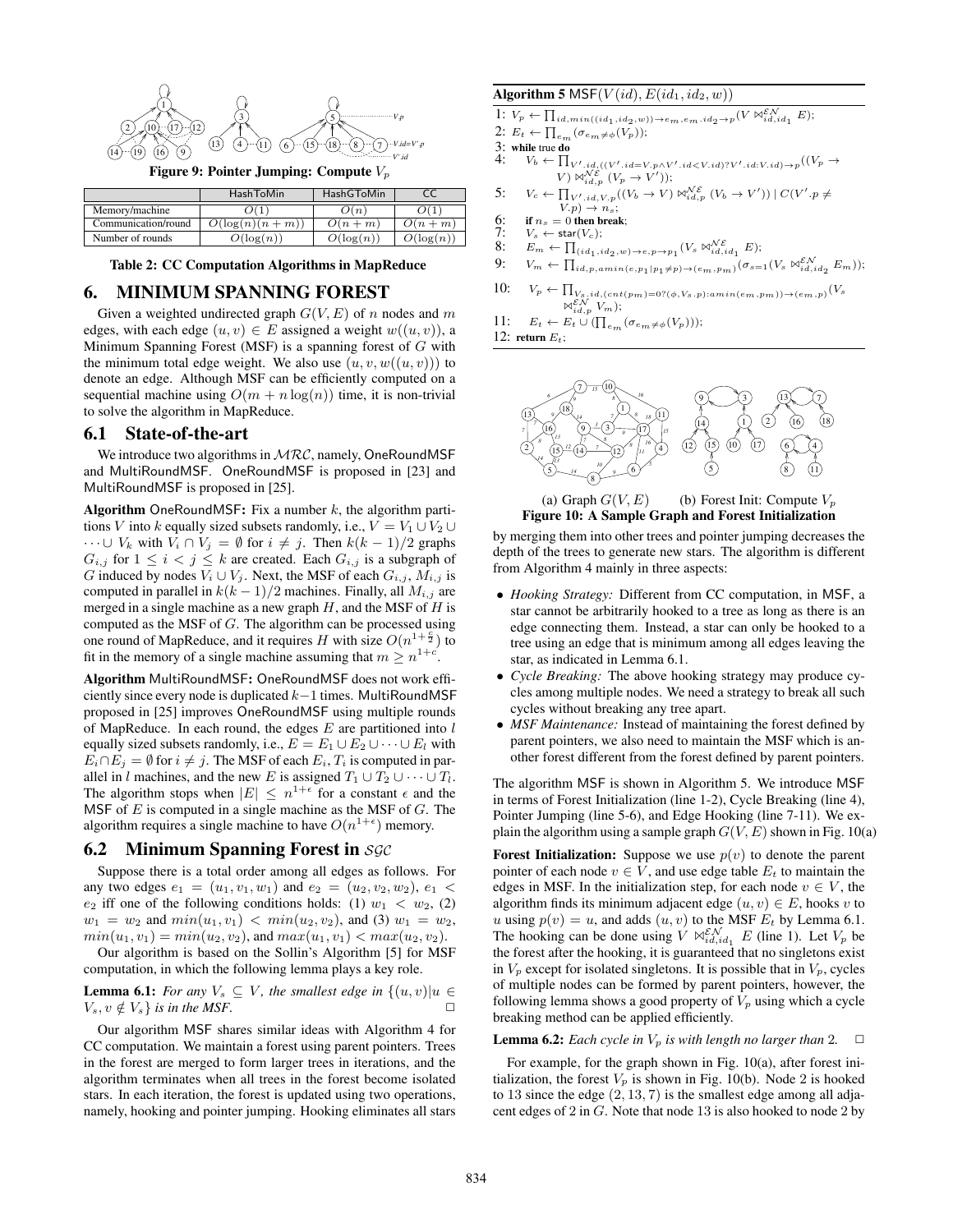

Figure 11: Cycle Breaking: Compute  $V_b$ 



Figure 12: Pointer Jumping: Compute  $V_c$ 

the same edge  $(2, 13, 7)$ , thus a cycle of size 2 is formed by nodes 2 and 13. All the edges in  $V_p$  are added to the MSF  $E_t$ .

Cycle Breaking: Cycle breaking breaks the cycles to make sure that there are no cycles except for self cycles in the forest. According to Lemma 6.2, a cycle of length 2 can be easily detected if there is a node v with  $p(v) \neq v$  and  $p(p(v)) = v$ . We can eliminate such cycles using the following rule:

*(Cycle Breaking Rule)*: For a node v with  $p(v) \neq v$  and  $p(p(v)) =$ v, if  $p(v) > v$ , then assign v to  $p(v)$ .

By applying the rule, we create a table  $V<sub>b</sub>$  with no cycles (except for self cycles) using a self join  $V_p \bowtie_{id,p}^{\mathcal{N}\mathcal{E}} V_p$  as shown in line 4.

For example, for the forest  $V_p$  in Fig. 10(b), the node 4 has  $p(4) = 6 \neq 4$  and  $p(p(4)) = 4$ . Since  $p(4) > 4$ , by applying the cycle breaking rule,  $p(4)$  is updated to 4. The new forest  $V_b$ with no cycles of length larger than 1 is shown in Fig. 11.

**Pointer Jumping:** Pointer jumping is analogous to that in Algorithm 4, which creates a table  $V_c$  by changing the parent of each node v to its grandparent, using  $p(v) = p(p(v))$  by a self join  $V_b \bowtie_{id,p}^{\mathcal{N}\mathcal{E}} V_b$  as shown in line 5. Again, in pointer jumping, we create a counter  $n<sub>s</sub>$  to count the number of non-star nodes. When  $n<sub>s</sub> = 0$ , the algorithm terminates and outputs  $E<sub>t</sub>$  as the MSF of G.

For example, after pointer jumping, the forest  $V_b$  in Fig. 11 is changed to the forest  $V_c$  in Fig. 12. The parent of node 8 changes to its grandparent 4, and two new stars with roots 7 and 4 are created.

Edge Hooking: Edge hooking aims to eliminate all stars (except for isolated stars) in the forest  $V_c$ . Suppose we create a table  $V<sub>s</sub>$  in line 7 with all stars detected using the same procedure star in Algorithm 4. In edge hooking, for any node  $v$  which is the root of a star (i.e.,  $p(v) = v$  and  $s(v) = 1$ ), let  $(x, y, w) =$  $\min\{(x', y', w')|p(y') = v, p(x') \neq p(y')\}$ , then v is assigned a new parent  $u = p(x)$  after hooking. Edge hooking is done in three steps. (1) Create a new edge table  $E_m$  by embedding  $p(x)$  to each edge  $(x, y, w) \in E$  using  $V_s \bowtie_{id, id_1}^{\mathcal{NE}} E$  (line 8). (2) Create a table  $V_m$ , in which for each node y such that y is in a star,  $p_m(y) = p(x)$ with  $e_m(y) = (x, y, w) = min{ (x', y', w') | p(y') = v, p(x') \neq 0}$  $p(y')$  is computed. This can be done with an aggregate function  $amin((x, y, w), p(x)|p(x) \neq p(y))$  using the  $\mathcal{EN}$  join  $\sigma_{s=1}$   $(V_s)$  $\mathbb{N}_{id,id_2}^{\varepsilon N} E_m$ ) (line 9). (3) Create a table  $V_p$ , in which the parent of each node v is updated to  $p_m(y)$  with  $(x, y, w) = min\{e_m(y)$  $| p(y) = v \}$  if such  $p_m$  exists using  $V_s \Join_{id,p}^{E,N} V_m$  (line 10). The corresponding edge  $e_m = min\{e_m(y)|p(y) = v\}$  is added to the MSF table  $E_t$  (line 11) by Lemma 6.1 if it exists. It is guaranteed that Lemma 6.2 still holds on the  $V_p$  created in edge hooking.

For example, for  $V_c$  in Fig. 12, there exists an edge  $(x, y)$  =  $(15, 16)$  with  $u = p(x) = 9$  and  $v = p(y) = 7$ . Since 7 is the root of a star and  $(15, 16, 13) = \min\{(x', y'w')|p(y') = 7, p(x') \neq 0\}$  $7\} = min\{(10, 7, 15), (9, 18, 14), (15, 16, 13), (5, 2, 14)\},$  7 is



Figure 13: Edge Hooking: Compute  $V_n$ 

|                     | <b>OneRoundMSF</b> | <b>MultiRoundMSF</b> | MSF          |
|---------------------|--------------------|----------------------|--------------|
| Memory/machine      | $O(n^+$            | $O(n^{1+\epsilon})$  |              |
| Communication/round | $O(m^2)$           | $O(n+m)$             | $O(n+m)$     |
| Number of rounds    | 2CT                | $\log_n(m)$          | $O(\log(n))$ |

#### Table 3: MSF Computation Algorithms in MapReduce

hooked to 9 as shown in Fig. 13. Similarly, 4 is also hooked to 9. The edges  $(15, 16, 13)$  and  $(12, 8, 10)$  are added to the MSF  $E_t$ .

The following theorem shows the efficiency of Algorithm 5. Due to lack of space, the proof is omitted.

#### **Theorem 6.1:** *Algorithm 5 stops in*  $O(log(n))$  *iterations.*  $\Box$

The comparison of algorithms OneRoundMSF, MultiRoundMSF, and our algorithm MSF is shown in Table 3 in terms of memory consumption per machine, total communication cost per round, and the number of rounds. As we will show later in our experiments, the high memory requirement of OneRoundMSF and MultiRoundMSF becomes the bottleneck for the algorithms to achieve high scalability when handling graphs with large  $n$ .

### 7. PERFORMANCE STUDIES

In this section, we show our experimental results. We deploy a cluster of 17 computing nodes, including one master node and 16 slave nodes, each of which has four Intel Xeon 2.4GHz CPUs and 15GB RAM running 64-bit Ubuntu Linux. We implement all algorithms using Hadoop (version 1.2.1) with Java 1.6. We allow each node to run three mappers and three reducers concurrently, each of which uses a heap size of 2048MB in JVM. The block size in HDFS is set to be 128MB, the data replication factor of HDFS is set to be 3, and the I/O buffer size is set to be 128KB.

**Datasets:** We use two web-scale graphs Twitter-2010<sup>2</sup> and Friendster<sup>3</sup> with different graph characteristics for testing.

- Twitter-2010 contains 41,652,230 nodes and 1,468,365,182 edges with an average degree of 71. The maximum degree is 3,081,112 and the diameter of Twitter-2010 is around 24.
- Friendster contains 65,608,366 nodes and 1,806,067,135 edges with an average degree of 55. The maximum degree is 5,214 and the diameter of Friendster is around 32.

Algorithms: Besides the five algorithms PageRank (Algorithm 1), BFS (Algorithm 2), KWS (Algorithm 3), CC (Algorithm 4), and MSF (Algorithm 5), we also implement the algorithms for PageRank, BFS, and graph keyword search using the join operations supported by Pig (http://pig.apache.org/) on Hadoop, denoted PageRank-Pig, BFS-Pig and KWS-Pig respectively. Since the algorithms for PageRanks, BFS, and graph keyword search are rather simple, i.e., for each algorithm, only two MapReduce jobs are needed in each iteration for both Pig and our implementation, the main difference between Pig and our implementation is how the join operation is implemented. In Pig, the join operation is implemented using a load-and-join manner where each key-value pair is accessed for more than once in the reducer, and in our implementation, the join operation is implemented as a streaming

<sup>2</sup> http://law.di.unimi.it/webdata/twitter-2010/

<sup>3</sup> http://snap.stanford.edu/data/com-Friendster.html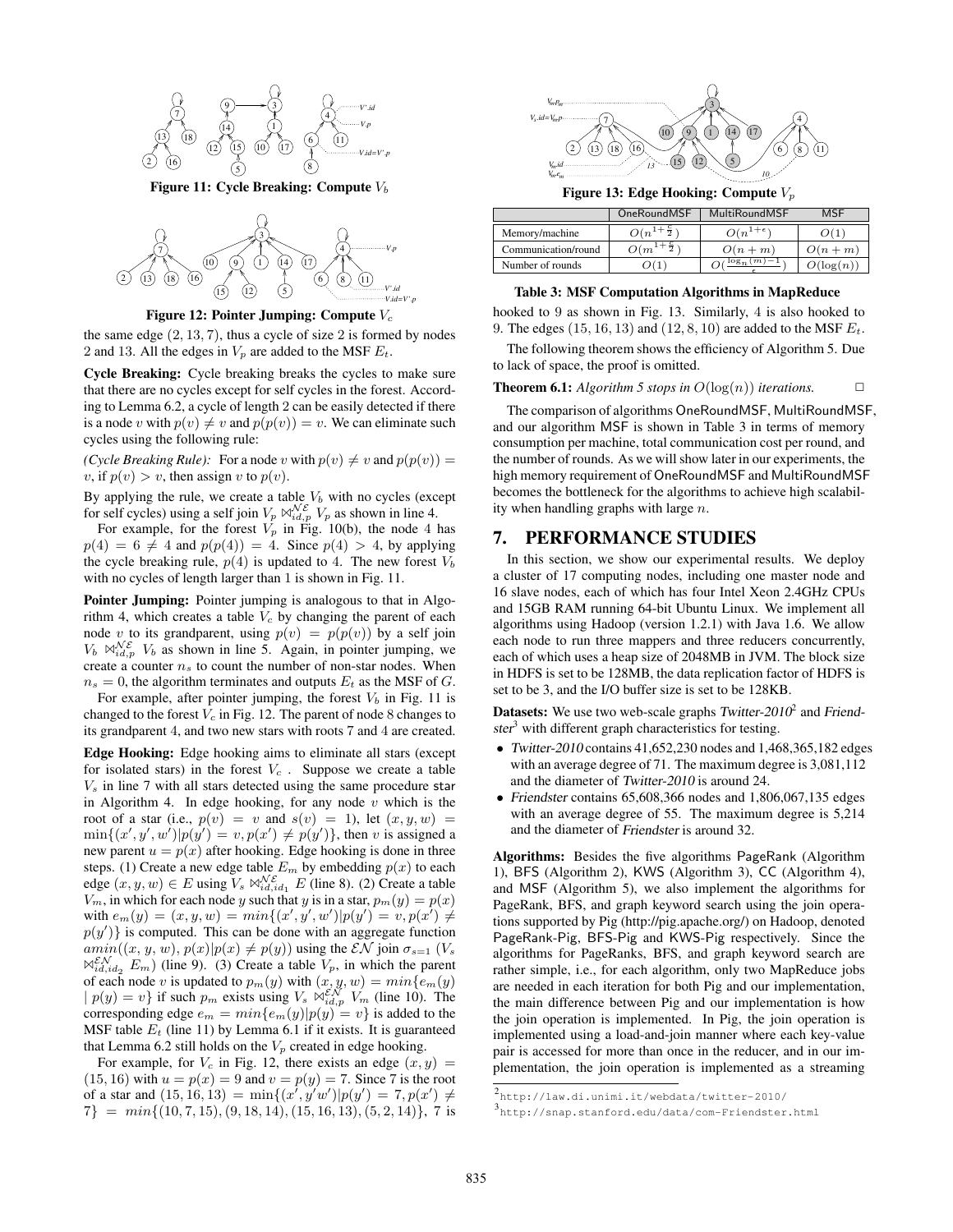

manner as introduced in Section 3.2 where each key-value pair is accessed for only once in the reducer. For CC computation, we implement HashToMin and HashGToMin as introduced in Section 5 by integrating all the optimization techniques introduced in [36], and for MSF computation, we implement OneRoundMSF and MultiRoundMSF as introduced in Section 6. All the four algorithms OneRoundMSF, MultiRoundMSF, HashToMin, and HashGToMin, and all our algorithms proposed in this paper are implemented by java using plain MapReduce in Hadoop without using Pig or other MapReduce based translators.

**Parameters:** For each dataset, we extract subgraphs of 20%, 40%, 60%, 80% and 100% nodes of the original graph with a default value of  $60\%$ . We also vary the number of slave nodes t in the cluster from 4 to 16 with a default value of 10. We test both processing time and maximum communication cost on each machine. The curves for the communication cost are very similar to those for processing time, thus we only show the processing time due to lack of space. We set the maximum running time to be 36 hours. If a test does not stop in the time limit, or fails due to out of memory exception, we will denote the processing time using INF. For PageRank, we consider each graph as a directed graph and for other algorithms, we consider each graph as an undirected graph.

Exp-1: PageRank. We test PageRank . We set the default number of iterations  $d$  to be 6. The testing results are shown in Fig. 14. Fig. 14 (a) and Fig. 14 (b) demonstrate the curves for Twitter-2010 and Friendster respectively when varying the size of the graph from 20% to 100%. The time for both PageRank and PageRank-Pig increases when the size of the graph increases. PageRank-Pig is 1.5 to 3 times slower than PageRank. This is because Pig is not optimized for graph processing using the techniques in  $N\mathcal{E}$  join and  $\mathcal{EN}$  join introduced in Section 3. Fig. 14 (c) and Fig. 14 (d) show the results on Twitter-2010 and Friendster respectively when varying the number of slave nodes  $t$  in the cluster from  $4$  to 16. When t increases, the processing time for both PageRank and PageRank-Pig decreases. PageRank can achieve high scalability in both Twitter-2010 and Friendster. PageRank-Pig is 2.3 times



slower than PageRank on average. We also vary the number of iterations  $d$  from 2 to 10. The processing time for both PageRank and PageRank-Pig increases linearly with the number of iterations. The curves are not shown due to lack of space.

Exp-2: Breadth First Search. Fig. 15 shows the testing results for BFS and BFS-Pig by setting the depth of BFS to be 6. The curves on Twitter-2010 and Friendster when varying the graph size are shown in Fig. 15 (a) and Fig. 15 (b) respectively. The results are similar to those in PageRank. As shown in Fig. 15 (c) and Fig. 15 (d), when increasing  $t$  from 4 to 16, the processing time for both BFS and BFS-Pig decreases, and the time decreases more sharply when  $t$  is smaller. This is because when  $t$  is smaller, each machine will spend more time on shuffling and sorting data on disk, which is costly. We also vary the depth of BFS  $d$  from 2 to 10. The curves are omitted since the processing time for both BFS and BFS-Pig increases linearly with d.

Exp-3: Graph Keyword Search. We randomly generate some keywords in both Twitter-2010 and Friendster, and test KWS and KWS-Pig using a keyword query with 3 keywords and rmax  $= 3$ by default. The trends by varying  $n$  and  $t$  on both Twitter-2010 and Friendster are similar to those in BFS, since in graph keyword search, the keyword information on each node is propagated to its neighbors in a BFS manner in iterations. We also vary rmax from 1 to 5. Again, the processing time for both KWS and KWS-Pig increases linearly with rmax. Due to space limitation, we omit the figures for graph keyword search in the paper.

Exp-4: Connected Component. We test three algorithms: CC, HashToMin, and HashGToMin. Since HashGToMin fails in almost all test cases due to the out of memory exception, we only show the testing results for HashToMin and CC.

Fig. 16 (a) shows the curves when varying the size of the graph in Twitter-2010. When the number of nodes n in the graph is  $20\%$ , HashToMin and CC have similar performance. However, when  $n$  increases, the processing time of HashToMin increases more sharply than CC. The reasons are twofold. First, HashToMin generates more intermediate results than CC, which increase both the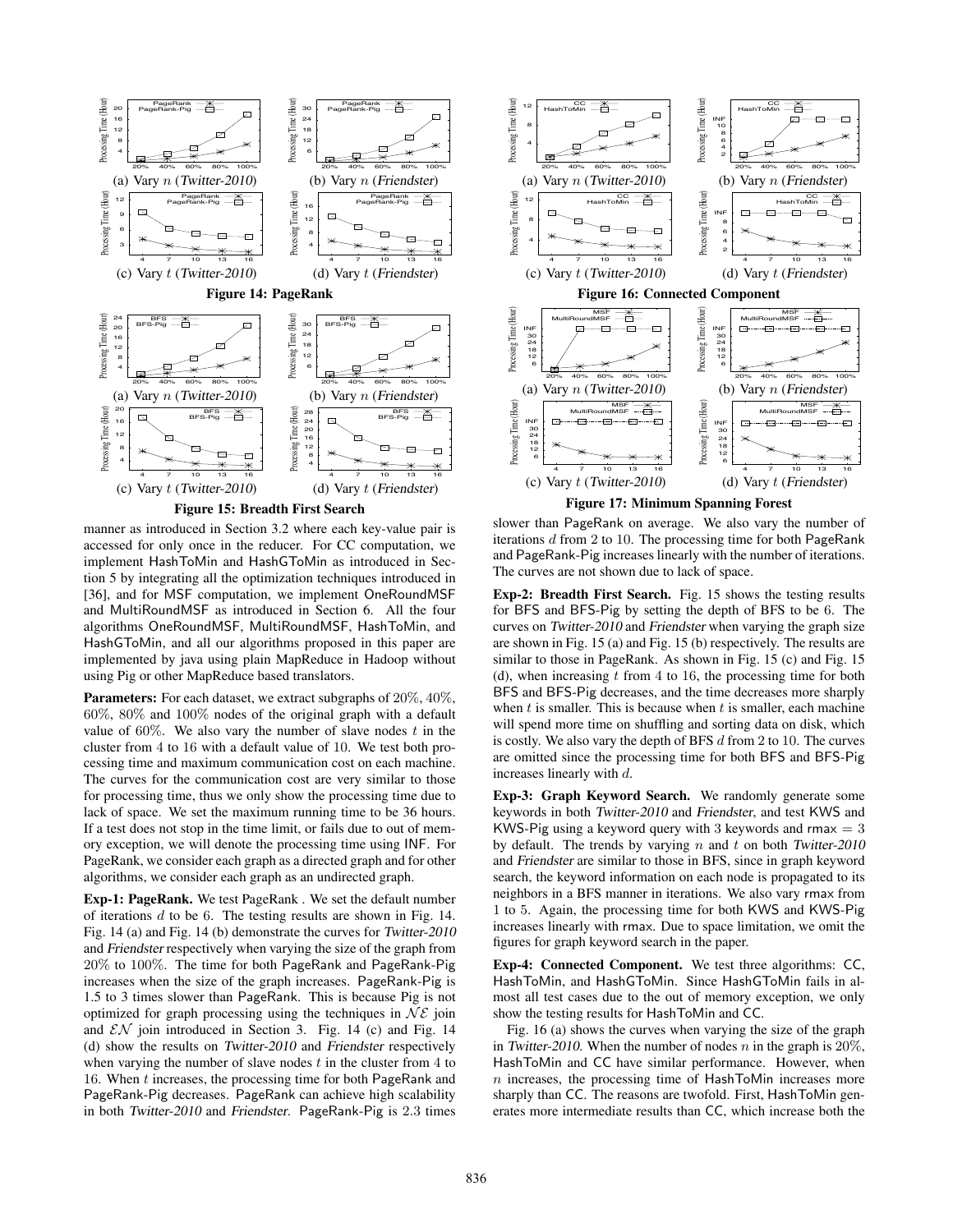

communication cost and the cost for sorting data on each machine. This is consistent with the theoretical results shown in Table 2. Second, HashToMin needs to sort all the edges in the graph in order to achieve constant memory consumption on each machine, which is very costly. Fig. 16 (b) shows the testing results on Friendster when varying  $n$ . HashToMin cannot stop in the time limit when  $n$  increases to 60% while CC still keeps stable. The reason is due to the large intermediate results generated by HashToMin. Note that Friendster is a graph with a large diameter and uniform degree distribution. In such a graph, the number of iterations used in HashToMin is large. Since the communication cost of HashToMin in each round is linear with respect to the number of iterations used, a large number of intermediate results are generated and shuffled by HashToMin in each round, making HashToMin inefficient.

The testing results when varying  $t$  on Twitter-2010 and Friendster are shown in Fig. 16 (c) and Fig. 16 (d) respectively. In Twitter-<sup>2010</sup>, the processing time for both CC and HashToMin decreases when  $t$  increases. When  $t$  increases to 13, the time for HashToMin decreases more slowly than CC. HashToMin is 1.5 to 2.2 times slower than CC in all test cases. When varying  $t$  in Friendster, HashToMin cannot stop in the time limit until  $t$  reaches 16 due to the large number of intermediate results generated, while the processing time of CC decreases stably when t increases.

Exp-5: Minimum Spanning Forest. In our last set of experiments, we compare three algorithms: MSF, OneRoundMSF, and MultiRoundMSF. OneRoundMSF runs out of memory for all test cases, thus we only show the testing results for MultiRoundMSF and MSF. We assign each edge a random weight uniformly in  $(0, 1)$ . We also tested other methods of assigning edge weights (e.g., using other distributions). We find that the weight assignment method has small effect on the efficiency of the algorithms.

The testing results are shown in Fig. 17, in which Fig. 17 (a) and Fig. 17 (b) show the curves when varying n and Fig. 17 (c) and Fig. 17 (d) show the curves when varying  $t$ . Not surprisingly, MultiRoundMSF runs out of memory in most cases, since it requires a single machine to have a memory size super-linear to the number of nodes in the graph. In Fig. 17 (b), when increasing  $n$ from 20% to 100%, the processing time of MSF increases near linearly, demonstrating the high scalability of MSF. As shown in Fig. 17 (c) and Fig. 17 (d), once MultiRoundMSF runs out of memory, the problem cannot be solved by adding more machines in the system, while the performance of MSF can be improved stably when the number of slaves increases from 4 to 16.

Exp-6: Degree Distribution Test. We test the impact of degree distribution to the efficiency of the algorithms proposed in this paper. Recall that the datasets Twitter-2010 and Friendster have different degree distributions. Twitter-2010 has a skewed degree distribution with maximum degree 3,081,112, and Friendster has a more uniform degree distribution with maximum degree 5,214. We test the CC algorithm on both Twitter-2010 and Friendster. First, we take the processing time for  $n = 20\%$  as 1, and test the relative processing time scale when varying n from  $20\%$  to  $100\%$  on both Twitter-2010 and Friendster. The result is shown in Fig. 18 (a). The curves for processing time scale on Twitter-2010 and Friendster are similar, which indicates that the processing time scale when varying  $n$  is not largely impacted by the degree distribution. Next, we take the processing time for  $t = 4$  as 1, and test the speedup of the algorithm when varying  $t$  from 4 to 16 on both Twitter-2010 and Friendster. The result is shown in Fig. 18 (b). When  $t$  is large, the speedup of CC on Twitter-2010 increases slower than Friendster, because the nodes with very high degree in Twitter-2010 become the bottleneck for the speedup, while the speedup for Friendster still keeps increasing stably when  $t = 16$ . For other proposed algorithms, we can get similar result. Due to space limitation, we only show the result for the CC algorithm in the paper.

### 8. RELATED WORK

MapReduce Framework: MapReduce [10] is a big data processing framework that has become the de facto standard used throughout both industry and academia. In industry, Google has developed a MapReduce system on the distributed key-value store BigTable on top of GFS (Google File System). Yahoo has developed a MapReduce system Hadoop and a high level data flow language Pig based on a distributed key-value store HBase on top of HDFS (Hadoop Distributed File System). Facebook has developed a SQL-like data warehouse infrastructure Hive based on Hadoop using a key-value store Cassandra. Microsoft has developed two languages, Scope and DryadLINQ, based on the distributed execution engine Dryad. Amazon has developed a key-value store called Dynamo.

In academia, Hadoop++ by Dittrich et al. [11] improves the performance of Hadoop using user-defined functions. Column-based storage is studied by Floratou et al. [14] and hybrid-based storage is studied by Lin et al. [28] to speed up MapReduce tasks. HAIL is proposed by Dittrich et al. [12] to improve the upload pipeline of HDFS. Query optimization in MapReduce is discussed by Jahani et al. [18] and Lim et al. [27]. Mulit-query and iterative query optimization in MapReduce are studied by Wang et al. [45] and Onizuka et al. [34] respectively. Cost analysis of MapReduce is given by Afrati et al. [3]. Some other works focus on solving a specific type of query in MapReduce. For example, set similarity joins in MapReduce are studied by Vernica et al. [44] and Metwally and Faloutsos [32]. Theta joins in MapReduce are discussed by Okcan and Riedewald [33] and Zhang et al. [48]. Multiway joins are optimized by Afrati et al. [4]. KNN joins in MapReduce are proposed by Lu et al. [29]. A survey on distributed data management and processing using MapReduce is given by Li et al. [26].

Graph Processing Systems in Cloud: Many graph processing systems are developed in order to deal with big graphs. One representative such system is Pregel [31], and its open source implementation Giraph and HAMA based on Hadoop. Pregel takes a vertex-centric approach and implements a bulk synchronous parallel (BSP) computation model [43], which targets towards iterative computation on graphs. HipG [24] improves BSP by using asynchronous messages to avoid synchronization. Microsoft Research Labs develop a distributed in-memory based graph processing engine called Trinity [38, 47] based on a hypergraph model. PowerGraph [15] is a distributed graph processing system that is optimized to process power-law graphs. Distance oracle is studied in [35]. Giraph++ is proposed in [42] to take graph partitioning into consideration when processing graphs. Workload balancing for graph processing in cloud is discussed in [37].

Graph Processing in MapReduce: Many graph algorithms including triangles/rectangles enumeration, k-cliques computation, barycentric clustering, and components finding in MapReduce are discussed in [9]. In [25], several techniques are proposed to reduce the size of the input in a distributed fashion in MapReduce, and the techniques are applied for several graph problems such